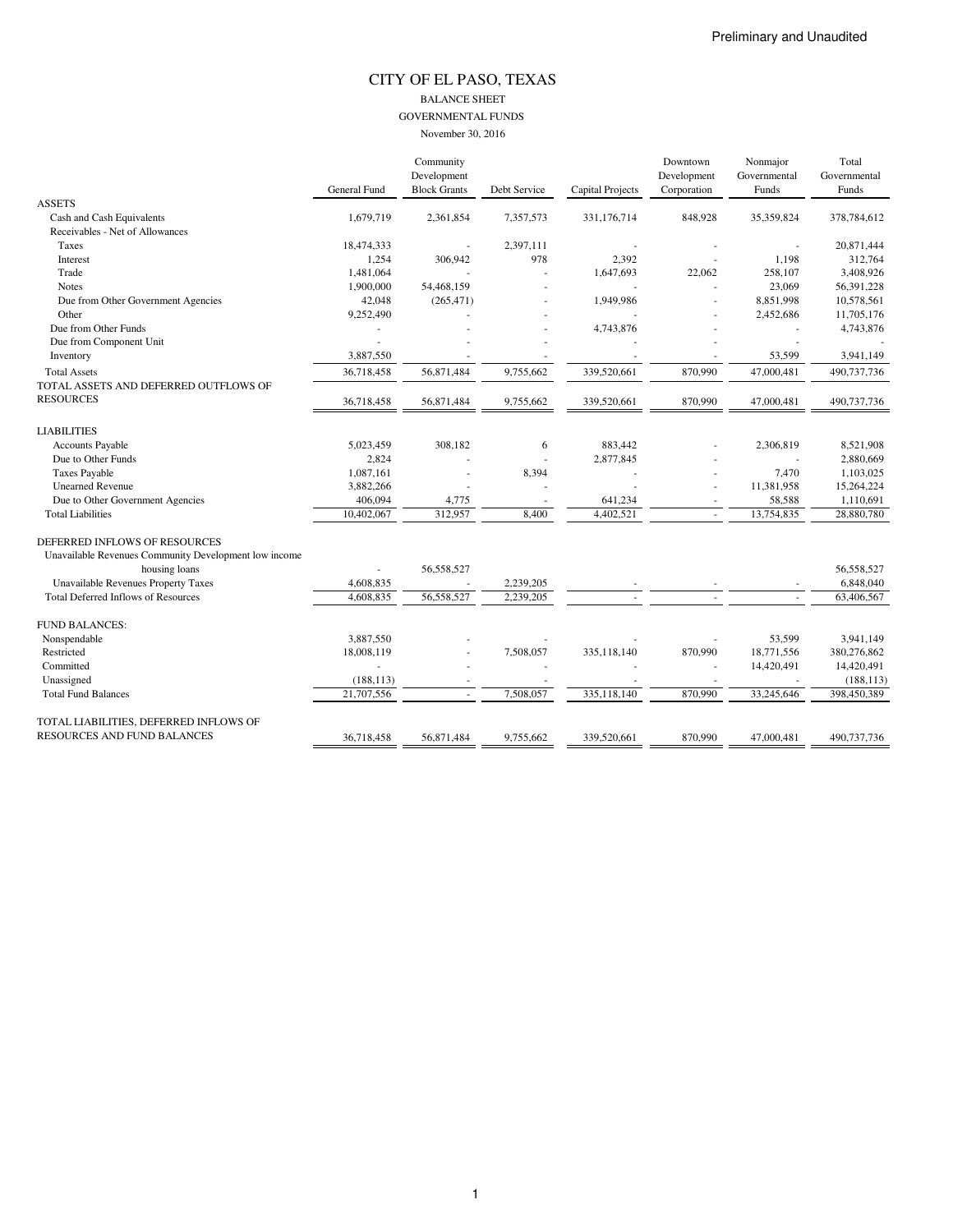STATEMENT OF REVENUES, EXPENDITURES AND CHANGES IN FUND BALANCES

GOVERNMENTAL FUNDS

|                                                  |                | Community           |                |                  | Downtown    | Nonmajor     | Total          |
|--------------------------------------------------|----------------|---------------------|----------------|------------------|-------------|--------------|----------------|
|                                                  |                | Development         |                |                  | Development | Governmental | Governmental   |
|                                                  | General Fund   | <b>Block Grants</b> | Debt Service   | Capital Projects | Corporation | Funds        | Funds          |
| <b>REVENUES</b>                                  |                |                     |                |                  |             |              |                |
| <b>Property Taxes</b>                            | 5,572,721      |                     | 3,126,457      |                  |             | 890,304      | 9,589,482      |
| Penalties and Interest-Delinquent taxes          | 189,471        |                     | 91,761         |                  |             |              | 281,232        |
| <b>Sales Taxes</b>                               | 20,839,919     |                     |                | 272,482          | 252,943     | 490,453      | 21,855,797     |
| <b>Franchise Fees</b>                            | 13,072,412     |                     |                |                  |             | 1,513,070    | 14,585,482     |
| <b>Charges for Services</b>                      | 6,635,003      | 693,173             | 299,893        | 555,280          | 40,488      | 4,035,348    | 12,259,185     |
| Fines and Forfeitures                            | 2,045,537      |                     |                |                  |             | 797,697      | 2,843,234      |
| Licenses and Permits                             | 3,185,571      |                     |                |                  |             | 7,540        | 3,193,111      |
| <b>Intergovernmental Revenues</b>                | 1,257          | 1,539,588           |                | 299,336          | ÷,          | 5,985,656    | 7,825,837      |
| Rents and Other                                  | 394,263        | 80,523              |                |                  |             | 282,742      | 757,528        |
| <b>TOTAL REVENUES</b>                            | 51,936,154     | 2,313,284           | 3,518,111      | 1,127,098        | 319,627     | 14,002,810   | 73,217,084     |
| <b>EXPENDITURES</b>                              |                |                     |                |                  |             |              |                |
| Current:                                         |                |                     |                |                  |             |              |                |
| General Government                               | 5,160,271      | 43,226              |                | 17,758           |             | 111,155      | 5,332,410      |
| <b>Public Safety</b>                             | 45,860,296     |                     |                |                  |             | 2,483,272    | 48,343,568     |
| Public Works                                     | 7,292,771      | ä,                  |                | 819,582          | ÷,          | 805,017      | 8,917,370      |
| <b>Public Health</b>                             | 1,212,666      |                     |                |                  | ÷,          | 2,573,733    | 3,786,399      |
|                                                  | 4,234,444      | 22,224              |                | 225              |             | 504,894      | 4,761,787      |
| Parks Department                                 |                |                     |                |                  | $\sim$      |              |                |
| Library                                          | 1,679,388      |                     |                |                  | ÷,          | 14,216       | 1,693,604      |
| Non Departmental                                 | 4,895,421      |                     | 6,441          |                  | 495         | 25,900       | 4,928,257      |
| Culture and Recreation                           | 1,264,736      |                     |                | 69,480           | L.          | 2,029,423    | 3,363,639      |
| Economic Development                             | 1,709,317      |                     |                | 158,609          | ä,          | 2,455,486    | 4,323,412      |
| <b>Environmental Code Compliance</b>             |                |                     |                |                  |             | 57,737       | 57,737         |
| Community and Human Development                  | 82,375         | 1,820,299           |                |                  |             | 50,781       | 1,953,455      |
| Debt Service:                                    |                |                     |                |                  |             |              |                |
| Principal                                        | 3,164,885      |                     |                |                  |             |              | 3,164,885      |
| <b>Interest Expense</b>                          | 455,863        |                     |                |                  |             |              | 455,863        |
| <b>Fiscal Fees</b>                               |                |                     | 6,200          | 14,590           | 9,000       |              | 29,790         |
| Capital Outlay                                   | 76,000         | 427,535             |                | 6,018,994        |             | 113,866      | 6,636,395      |
| TOTAL EXPENDITURES                               | 77,088,433     | 2,313,284           | 12,641         | 7,099,238        | 9,495       | 11,225,480   | 97,748,571     |
| Excess(Deficiency) of revenues over expenditures | (25, 152, 279) |                     | 3,505,470      | (5,972,140)      | 310,132     | 2,777,330    | (24, 531, 487) |
| OTHER FINANCING SOURCES(USES):                   |                |                     |                |                  |             |              |                |
| Transfers In                                     | 3,628,730      |                     |                |                  | 11,064      | 281,978      | 3,921,772      |
| <b>Transfers Out</b>                             | (1,352,816)    |                     |                | (128)            |             |              | (3,877,631)    |
|                                                  |                |                     |                |                  |             | (2,524,687)  |                |
| Face Amount of Commercial Paper Issued           |                |                     |                |                  | $\sim$      | (3,852,303)  | (3,852,303)    |
| Loan Proceeds                                    |                |                     |                | 168,645          |             |              | 168,645        |
| Other Sources (Uses)                             |                |                     | $\overline{a}$ | 97,950           | ÷           | 3,852,303    | 3,950,253      |
| TOTAL OTHER FINANCING SOURCES(USES)              | 2,275,914      |                     |                | 267,550          | 11,064      | (2,242,709)  | 311,819        |
| Net change in fund balances                      | (22, 876, 365) |                     | 3,505,470      | (5,704,590)      | 321,196     | 534,621      | (24, 219, 668) |
| Fund balances - beginning of year                | 44,583,921     |                     | 4,002,587      | 340,822,730      | 549,794     | 32,711,025   | 422,670,057    |
| Fund balances - end of period                    | 21,707,556     | $\sim$              | 7,508,057      | 335,118,140      | 870,990     | 33,245,646   | 398,450,389    |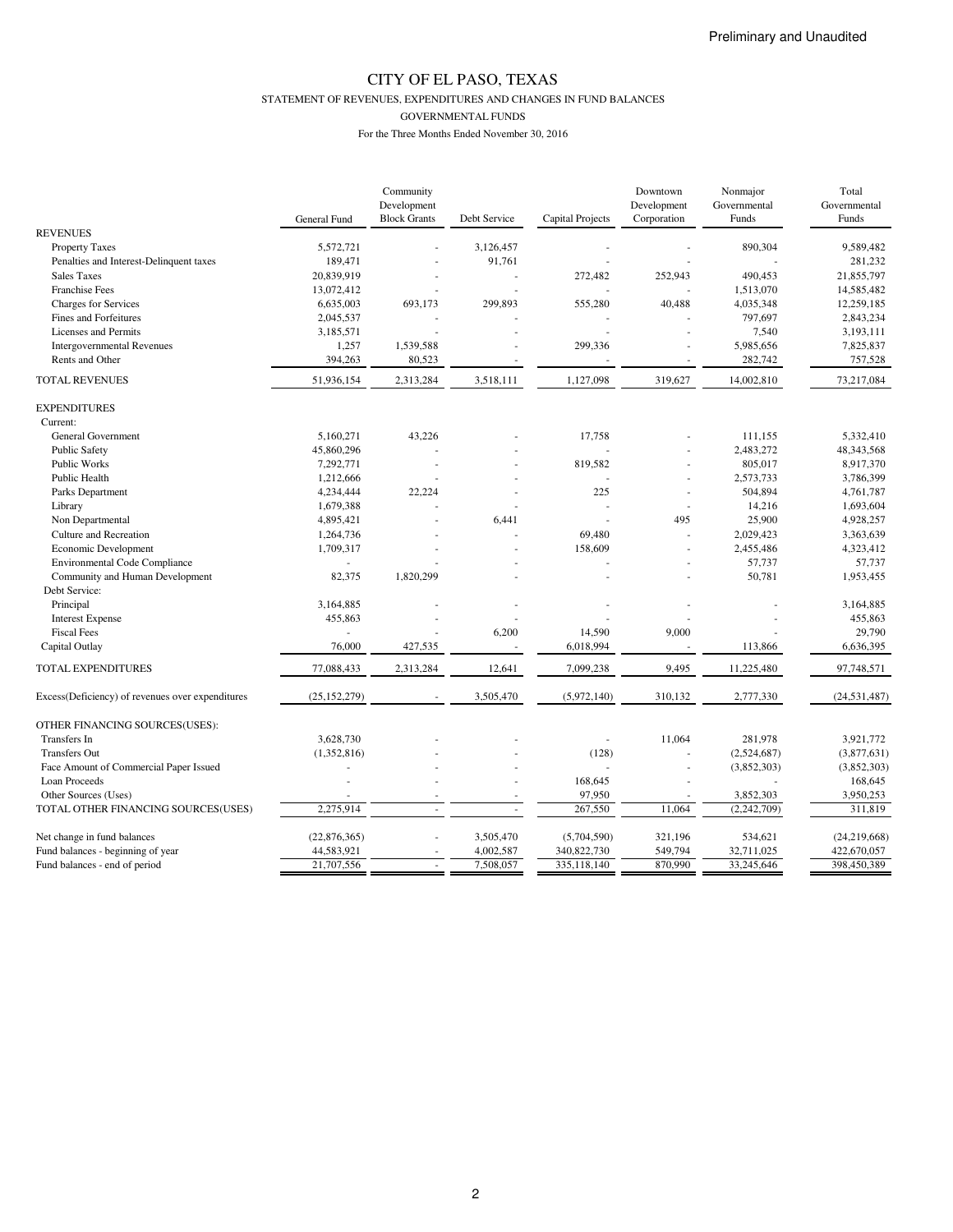#### STATEMENT OF NET POSITION CITY OF EL PASO, TEXAS November 30, 2016 PROPRIETARY FUNDS

|                                                         | El Paso<br>International<br>Airport | Environmental<br>Services | Mass Transit   | International<br><b>Bridges</b> | Tax Office<br><b>Enterprise Fund</b> | Totals       | Governmental<br>Activities - Internal<br>Service Funds |
|---------------------------------------------------------|-------------------------------------|---------------------------|----------------|---------------------------------|--------------------------------------|--------------|--------------------------------------------------------|
| <b>ASSETS</b>                                           |                                     |                           |                |                                 |                                      |              |                                                        |
| Current assets:                                         |                                     |                           |                |                                 |                                      |              |                                                        |
| Cash and Cash Equivalents                               | 37,357,784                          | 29.851.790                | (25, 120, 024) | 607,810                         | (67, 269)                            | 42,630,091   | 20.834.332                                             |
| Receivables - Net of Allowances:                        |                                     |                           |                |                                 |                                      |              |                                                        |
| Taxes                                                   |                                     |                           | 6,802,560      | $\overline{\phantom{a}}$        | (1,018)                              | 6,801,542    |                                                        |
| Interest                                                | 1,030                               |                           |                | 143                             |                                      | 1,173        | 568                                                    |
| Trade                                                   | 359,529                             | 3,397,643                 | 288,818        |                                 | 1,318,570                            | 5,364,560    | 3,159                                                  |
| Due from Other Government Agencies                      | 1,072,128                           | 17,167                    | 687,192        |                                 |                                      | 1,776,487    |                                                        |
| Prepaid Items                                           | 348,253                             |                           | 314,906        |                                 |                                      | 663,159      | 1,000,896                                              |
| Due From Other Funds                                    |                                     |                           | 2,877,845      |                                 |                                      | 2,877,845    |                                                        |
| Inventory                                               | 1,557,179                           |                           | 4,242,673      |                                 |                                      | 5,799,852    | 500,001                                                |
| Total current assets                                    | 40,695,903                          | 33,266,600                | (9,906,030)    | 607,953                         | 1,250,283                            | 65,914,709   | 22,338,956                                             |
| Noncurrent assets:                                      |                                     |                           |                |                                 |                                      |              |                                                        |
| Restricted Cash and Cash Equivalents<br>Capital Assets: |                                     | 20,146,294                |                | 4,760,709                       |                                      | 24,907,003   |                                                        |
| Land                                                    | 1,381,099                           | 6,887,813                 | 11,871,902     | 2,469,531                       |                                      | 22,610,345   |                                                        |
| Buildings, Improvements & Equipment, Net                | 243,350,638                         | 31,684,130                | 99,763,451     | 15,214,542                      | 29,123                               | 390,041,884  |                                                        |
| <b>Construction</b> in Progress                         | 15,895,916                          | 1,725,235                 | 50,456,461     | 154,043                         |                                      | 68,231,655   | 398,674                                                |
| Total noncurrent assets                                 | 260,627,653                         | 60,443,472                | 162,091,814    | 22,598,825                      | 29,123                               | 505,790,887  | 398,674                                                |
| <b>TOTAL ASSETS</b>                                     | 301,323,556                         | 93,710,072                | 152,185,784    | 23,206,778                      | 1,279,406                            | 571,705,596  | 22,737,630                                             |
| DEFERRED OUTFLOWS OF RESOURCES                          |                                     |                           |                |                                 |                                      |              |                                                        |
| Deferred Outflow of Resources - Pension Contributions   | 1,163,933                           | 1,745,489                 | 3.152.089      | 216,260                         |                                      | 6,277,771    | 504,872                                                |
| Deferred Outflow of Resources - Econ/Demog Losses       | 189,147                             | 283,654                   | 512,235        | 35,144                          |                                      | 1,020,180    | 82,045                                                 |
| <b>Total Deferred Outflows of Resources</b>             | 1,353,080                           | 2,029,143                 | 3,664,324      | 251,404                         |                                      | 7,297,951    | 586,917                                                |
| Total Assets & Deferred Outflows                        | 302,676,636                         | 95,739,215                | 155,850,108    | 23,458,182                      | 1,279,406                            | 579,003,547  | 23,324,547                                             |
| <b>LIABILITIES</b>                                      |                                     |                           |                |                                 |                                      |              |                                                        |
| Current liabilities:                                    |                                     |                           |                |                                 |                                      |              |                                                        |
| Accounts Payable                                        | 2,015,912                           | 506,978                   | 2,095,132      | 11,590                          | 3,376                                | 4,632,988    | 689,114                                                |
| Current Portion - Bonds, Notes and Capital              | 1,831,900                           | 1,495,494                 | 1,575,436      | 1,213,319                       |                                      | 6,116,149    |                                                        |
| Due to Other Funds                                      | 1,091,230                           | 1,886,196                 | 1,446,974      | 319,476                         |                                      | 4,743,876    |                                                        |
| <b>Taxes Payable</b>                                    | 50,566                              |                           | (2)            |                                 |                                      | 50,564       |                                                        |
| Interest Payable on Bonds and Notes                     | 108,945                             | 40,138                    | 101,043        | 12,362                          |                                      | 262,488      |                                                        |
| <b>Unearned Revenue</b>                                 | 1,077,933                           | 5,150                     | 246,105        | 5,000                           |                                      | 1,334,188    |                                                        |
| Construction Contracts and Retainage Payable            | 1,373,923                           |                           |                |                                 |                                      | 1,373,923    |                                                        |
| Compensated Absences - Current                          | 2,157,892                           | 904,848                   | 1,658,295      | 184,032                         |                                      | 4,905,067    |                                                        |
| Landfill Closure Costs - Current                        |                                     | 992,875                   |                |                                 |                                      | 992,875      |                                                        |
| Total current liabilities                               | 9,708,301                           | 5,831,679                 | 7,122,983      | 1,745,779                       | 3,376                                | 24,412,118   | 689,114                                                |
| Noncurrent liabilities:                                 |                                     |                           |                |                                 |                                      |              |                                                        |
| Certificates of Obligation Bonds                        |                                     | 19,797,832                | 55,495,585     | 4,919,905                       |                                      | 80,213,322   |                                                        |
| Revenue Bonds                                           | 54,457,144                          | (6,712)                   |                | (48, 896)                       |                                      | 54,401,536   |                                                        |
| <b>Compensated Absences</b>                             | 608,636                             | 255,214                   | 467,724        | 51,906                          | 177,989                              | 1,561,469    | 725,327                                                |
| <b>Landfill Closure Costs</b>                           |                                     | 19,029,543                |                |                                 |                                      | 19,029,543   |                                                        |
| Delta Transfer Station Closure Costs                    |                                     | 123,876                   |                |                                 |                                      | 123,876      |                                                        |
| Claims and Judgments                                    |                                     |                           | 467,845        |                                 |                                      | 467,845      | 15,220,661                                             |
| Net Pension Obligation                                  | 6,461,516                           | 9,690,003                 | 17,498,673     | 747,751                         |                                      | 34,397,943   | 2,802,774                                              |
| Other Postemployment Benefits                           | 4,547,191                           | 6,211,703                 | 9,704,452      | 941,606                         |                                      | 21,404,952   | 1,846,793                                              |
| Total noncurrent liabilities                            | 66,074,487                          | 55,101,459                | 83,634,279     | 6,612,272                       | 177,989                              | 211,600,486  | 20,595,555                                             |
| <b>TOTAL LIABILITIES</b>                                | 75,782,788                          | 60,933,138                | 90,757,262     | 8,358,051                       | 181,365                              | 236,012,604  | 21,284,669                                             |
|                                                         |                                     |                           |                |                                 |                                      |              |                                                        |
| DEFERRED INFLOWS OF RESOURCES                           |                                     |                           |                |                                 |                                      |              |                                                        |
| Deferred Inflow of Resources - Investment Earnings      | 2,437,059                           | 3,654,731                 | 6,599,889      | 905,618                         |                                      | 13,597,297   | 1,057,108                                              |
| <b>Total Deferred Inflows of Resources</b>              | 2,437,059                           | 3,654,731                 | 6,599,889      | 905,618                         | $\overline{\phantom{a}}$             | 13,597,297   | 1,057,108                                              |
| <b>NET POSITION</b>                                     |                                     |                           |                |                                 |                                      |              |                                                        |
| Net investment in capital assets                        | 204,687,641                         | 20,465,920                | 106,495,186    | 12,954,745                      |                                      | 344,603,492  | 75,882                                                 |
| Unrestricted                                            | 19,769,148                          | 10,685,426                | (48,002,229)   | 1,239,768                       | 1,098,041                            | (15,209,846) | 906,888                                                |
| <b>TOTAL NET POSITION</b>                               | 224,456,789                         | 31,151,346                | 58,492,957     | 14, 194, 513                    | 1,098,041                            | 329,393,646  | 982,770                                                |
|                                                         |                                     |                           |                |                                 |                                      |              |                                                        |
| TOTAL LIABILITIES AND NET POSITION                      | 302,676,636                         | 95,739,215                | 155,850,108    | 23,458,182                      | 1,279,406                            | 579,003,547  | 23,324,547                                             |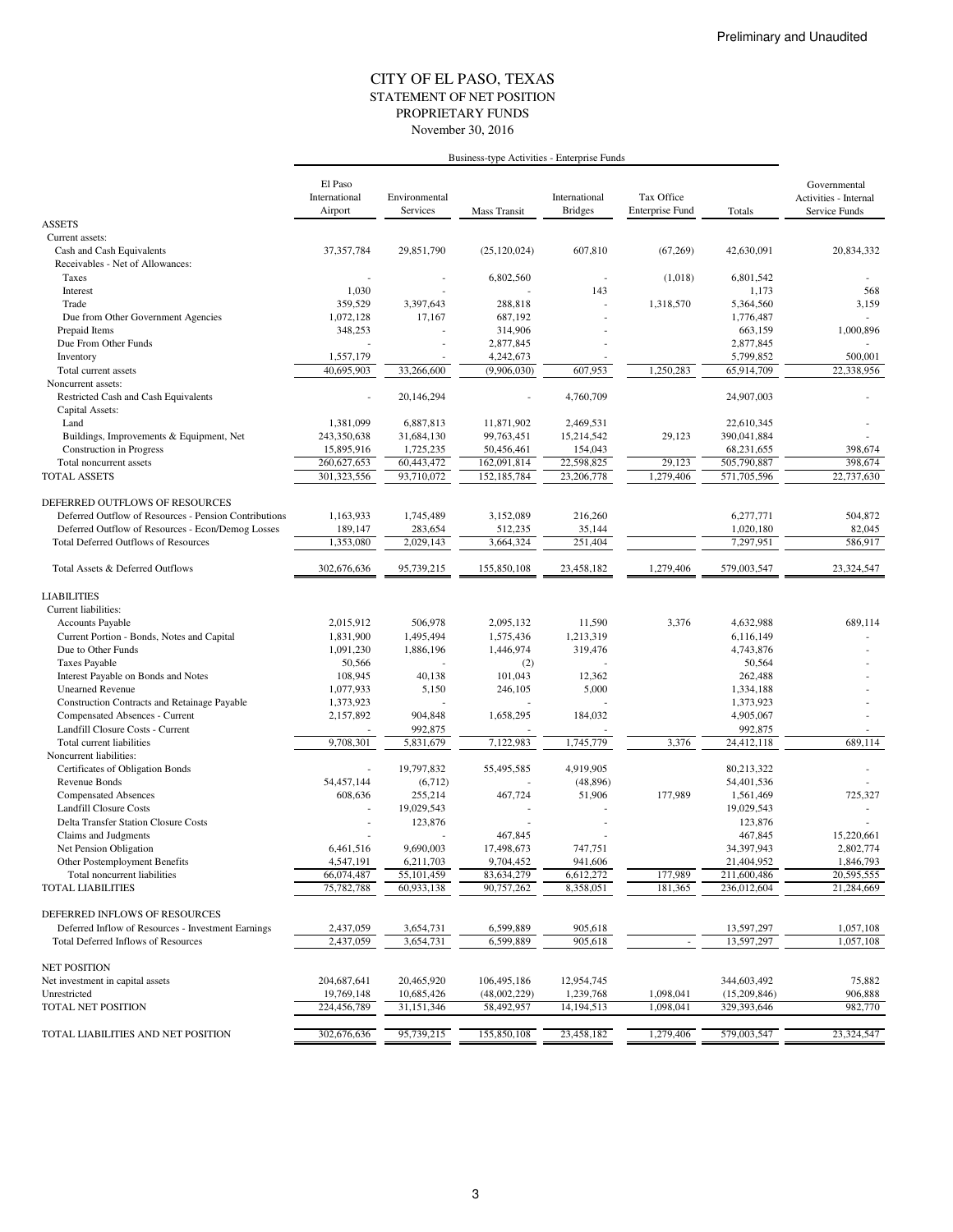#### CITY OF EL PASO, TEXAS STATEMENT OF REVENUES, EXPENSES AND CHANGES IN FUND NET POSITIONPROPRIETARY FUNDSFor the Three Months Ended November 30, 2016

|                                            | Business-type Activities - Enterprise Funds |                                     |                     |                           |                            |                          |                     |                                 |                            |                                  |                |                                                                  |
|--------------------------------------------|---------------------------------------------|-------------------------------------|---------------------|---------------------------|----------------------------|--------------------------|---------------------|---------------------------------|----------------------------|----------------------------------|----------------|------------------------------------------------------------------|
|                                            | Operating<br><b>Budget</b>                  | El Paso<br>International<br>Airport | Operating<br>Budget | Environmental<br>Services | Operating<br><b>Budget</b> | <b>Mass Transit</b>      | Operating<br>Budget | International<br><b>Bridges</b> | Operating<br><b>Budget</b> | Tax Office<br>Enterprise<br>Fund | Total          | Governmental<br>Activities -<br><b>Internal Service</b><br>Funds |
| <b>OPERATING REVENUES:</b>                 |                                             |                                     |                     |                           |                            |                          |                     |                                 |                            |                                  |                |                                                                  |
| <b>Intergovernmental Revenues</b>          |                                             |                                     |                     |                           | $\overline{\phantom{a}}$   |                          |                     | ٠                               | 3,136,916                  | 1,318,570                        | 1,318,570      |                                                                  |
| Penalties and Interest-Delinquent taxes    |                                             |                                     |                     |                           |                            |                          |                     |                                 | 30,000                     | 125,057                          | 125,057        |                                                                  |
| Charges of Rentals and Fees                | 37,323,866                                  | 8,545,779                           | 46, 191, 376        | 8,049,186                 | 70,000                     | 30,731                   | 87,411              | 541                             |                            |                                  | 16,626,237     |                                                                  |
| Charges of Tolls                           |                                             |                                     |                     |                           |                            |                          | 21,863,933          | 5,370,291                       |                            |                                  | 5,370,291      |                                                                  |
| Charges of Fares and Fees                  | 374,500                                     | 139,432                             | 487,300             | 365,863                   | 10,830,000                 | 2,173,396                |                     |                                 |                            |                                  | 2,678,691      |                                                                  |
| Sales to Departments                       |                                             |                                     |                     |                           |                            |                          |                     |                                 |                            |                                  |                | 4,276,584                                                        |
| <b>Premium Contributions</b>               |                                             |                                     |                     |                           |                            |                          |                     |                                 |                            |                                  |                | 15,515,938                                                       |
| <b>General Revenues</b>                    | 237.682                                     | 160,337                             | 1.365,000           | 40.292                    | 2,500,000                  | 265                      | 921.618             | 87.813                          |                            | 65,720                           | 354,427        | 418,997                                                          |
| <b>Total Operating Revenues</b>            | 37,936,048                                  | 8,845,548                           | 48,043,676          | 8,455,341                 | 13,400,000                 | 2,204,392                | 22,872,962          | 5,458,645                       | 3,166,916                  | 1,509,347                        | 26,473,273     | 20,211,519                                                       |
| <b>OPERATING EXPENSES:</b>                 |                                             |                                     |                     |                           |                            |                          |                     |                                 |                            |                                  |                |                                                                  |
| <b>Personnel Services</b>                  | 17,840,614                                  | 4,734,809                           | 23,637,891          | 4,517,483                 | 25,357,475                 | 7,200,650                | 3,362,955           | 627,810                         | 1,176,294                  | 211,919                          | 17,292,671     | 1,450,842                                                        |
| <b>Contractual Services</b>                | 79,000                                      | 4,800                               | 10,000              |                           |                            |                          | 2,963,993           | 453,603                         |                            |                                  | 458,403        |                                                                  |
| <b>Professional Services</b>               | 940,375                                     | 23,851                              | 57,689              | 1,105                     | 250,769                    | 6,720                    | 292,710             | 10,256                          |                            |                                  | 41,932         | 83,347                                                           |
| <b>Outside Contracts</b>                   | 7,417,541                                   | 1,325,972                           | 7,887,200           | 333,938                   | 12,781,184                 | 2,520,640                | 1,875,600           | 296,404                         | 227,000                    | 128,505                          | 4,605,459      | 848,307                                                          |
| Fuel and Lubricants                        | 284,923                                     | 71,347                              | 3,277,500           | 567,908                   | 2,552,450                  | 523,123                  | 12,350              | 1,303                           | 500                        | 39                               | 1,163,720      | 985,709                                                          |
| Materials and Supplies                     | 1,079,265                                   | 206,127                             | 3,764,071           | 1,898,044                 | 632,150                    | 1,116,846                | 140,154             | 10,990                          | 179,550                    | 106,656                          | 3,338,663      | 1,208,691                                                        |
| Communications                             | 382,825                                     | 19,252                              | 370,100             | 465                       | 103,250                    | 8,457                    | 27,672              | 183                             |                            |                                  | 28,357         | 97                                                               |
| Utilities                                  | 1,955,099                                   | 445,652                             | 228,700             | 38,654                    | 1,390,000                  | 275,309                  | 94,500              | 17,198                          |                            | $\overline{\phantom{a}}$         | 776,813        | 4,591                                                            |
| Operating Leases                           | 51,700                                      | 3,489                               | 83,500              | 6,044                     | 366,959                    | 104,555                  | 346,754             | 85,773                          | 134,600                    | 43.372                           | 243,233        | 3,130                                                            |
| <b>Travel and Entertainment</b>            | 149,240                                     | 74,962                              | 101,800             | 14,256                    | 44,000                     | 8,600                    | 16,000              | 1,624                           | 14,000                     | 4,560                            | 104,002        | 985                                                              |
| <b>Benefits Provided</b>                   | 500                                         | 78                                  |                     |                           | 45,000                     | 3,966                    |                     |                                 |                            |                                  | 4,044          | 14,411,605                                                       |
| Maintenance and Repairs                    | 941,500                                     | 181,907                             | 399,011             | 5,342                     | 520,000                    | 73,068                   | 393,148             | 40,209                          |                            |                                  | 300,526        | 308,289                                                          |
| Landfill and Transfer Station Utilization  |                                             | $\overline{\phantom{a}}$            | 3,150,000           | 600,000                   |                            | $\overline{\phantom{a}}$ |                     |                                 |                            |                                  | 600,000        |                                                                  |
| Other Operating Expenses                   | 2,773,681                                   | 178,768                             | 6,549,271           | 934,047                   | 8,644,512                  | 1,500,204                | 105,350             | 133,592                         | 496,402                    | 114,351                          | 2,860,962      | (120, 917)                                                       |
| Depreciation                               |                                             | 4,456,350                           |                     | 4,257,209                 |                            | 5,716,208                |                     | 541,835                         |                            |                                  | 14,971,602     | 1,626                                                            |
| <b>Total Operating Expenses</b>            | 33,896,263                                  | 11,727,364                          | 49,516,733          | 13,174,495                | 52,687,749                 | 19,058,346               | 9,631,185           | 2,220,780                       | 2,228,346                  | 609,402                          | 46,790,387     | 19,186,302                                                       |
| Operating Income (Loss)                    | 4,039,785                                   | (2,881,816)                         | (1,473,057)         | (4,719,154)               | (39, 287, 749)             | (16, 853, 954)           | 13,241,777          | 3,237,865                       | 938,570                    | 899,945                          | (20, 317, 114) | 1,025,217                                                        |
| NONOPERATING REVENUES (EXPENSES):          |                                             |                                     |                     |                           |                            |                          |                     |                                 |                            |                                  |                |                                                                  |
| <b>Interest Revenue</b>                    | 105,000                                     | 194                                 |                     |                           |                            |                          |                     |                                 |                            |                                  | 194            |                                                                  |
| <b>Interest Expense</b>                    |                                             |                                     | (915, 647)          |                           | (2,033,234)                |                          | (282,000)           |                                 |                            |                                  |                |                                                                  |
| Passenger Facility Charge                  |                                             | 952,557                             |                     |                           |                            |                          |                     |                                 |                            |                                  | 952,557        |                                                                  |
| <b>Customer Facility Charge</b>            | 3,300,000                                   | 887,051                             |                     |                           |                            |                          |                     |                                 |                            |                                  | 887,051        |                                                                  |
| Sales Tax                                  |                                             |                                     |                     |                           | 43,824,530                 | 10,069,752               |                     |                                 |                            | $\overline{a}$                   | 10,069,752     |                                                                  |
| FTA Subsidy                                |                                             |                                     |                     |                           |                            | (1)                      |                     |                                 |                            |                                  | (1)            |                                                                  |
| Total NonOperating Revenues (Expenses)     | 3,405,000                                   | 1,839,802                           | (915.647)           |                           | 41,791,295                 | 10,069,751               | (282,000)           |                                 |                            | $\overline{\phantom{a}}$         | 11,909,553     | $\sim$                                                           |
| Income (Loss) Before Capital Contributions |                                             |                                     |                     |                           |                            |                          |                     |                                 |                            |                                  |                |                                                                  |
| and Transfers                              | 7,444,785                                   | (1,042,014)                         | (2,388,704)         | (4,719,154)               | 2,503,546                  | (6,784,203)              | 12,959,777          | 3,237,865                       | 938,570                    | 899.945                          | (8,407,561)    | 1,025,217                                                        |
| <b>Capital Contributions</b>               |                                             |                                     |                     | 107,319                   | $\overline{\phantom{a}}$   | 1,150,726                |                     |                                 |                            |                                  | 1,258,045      |                                                                  |
| <b>Transfers Out</b>                       | (1,444,775)                                 |                                     | (7,668,249)         | 2,305,840                 | 320,500                    | 39,615                   | (12,209,632)        | (3,025,368)                     |                            |                                  | (679.913)      |                                                                  |
| Change in net assets                       | 6,000,010                                   | (1,042,014)                         | (10,056,953)        | (2,305,995)               | 2,824,046                  | (5,593,862)              | 750,144             | 212,497                         | 938,570                    | 899,945                          | (7,829,429)    | 1,025,217                                                        |
| <b>Total Net Position-beginning</b>        |                                             | 225,498,803                         |                     | 33.457.341                |                            | 64,086,819               |                     | 13.982.016                      |                            | 198,096                          | 337,223,075    | (42, 447)                                                        |
| <b>Total Net Position-ending</b>           | 6,000,010                                   | 224,456,789                         | (10,056,953)        | 31,151,346                | 2,824,046                  | 58,492,957               | 750,144             | 14, 194, 513                    | 938,570                    | 1,098,041                        | 329,393,646    | 982,770                                                          |
|                                            |                                             |                                     |                     |                           |                            |                          |                     |                                 |                            |                                  |                |                                                                  |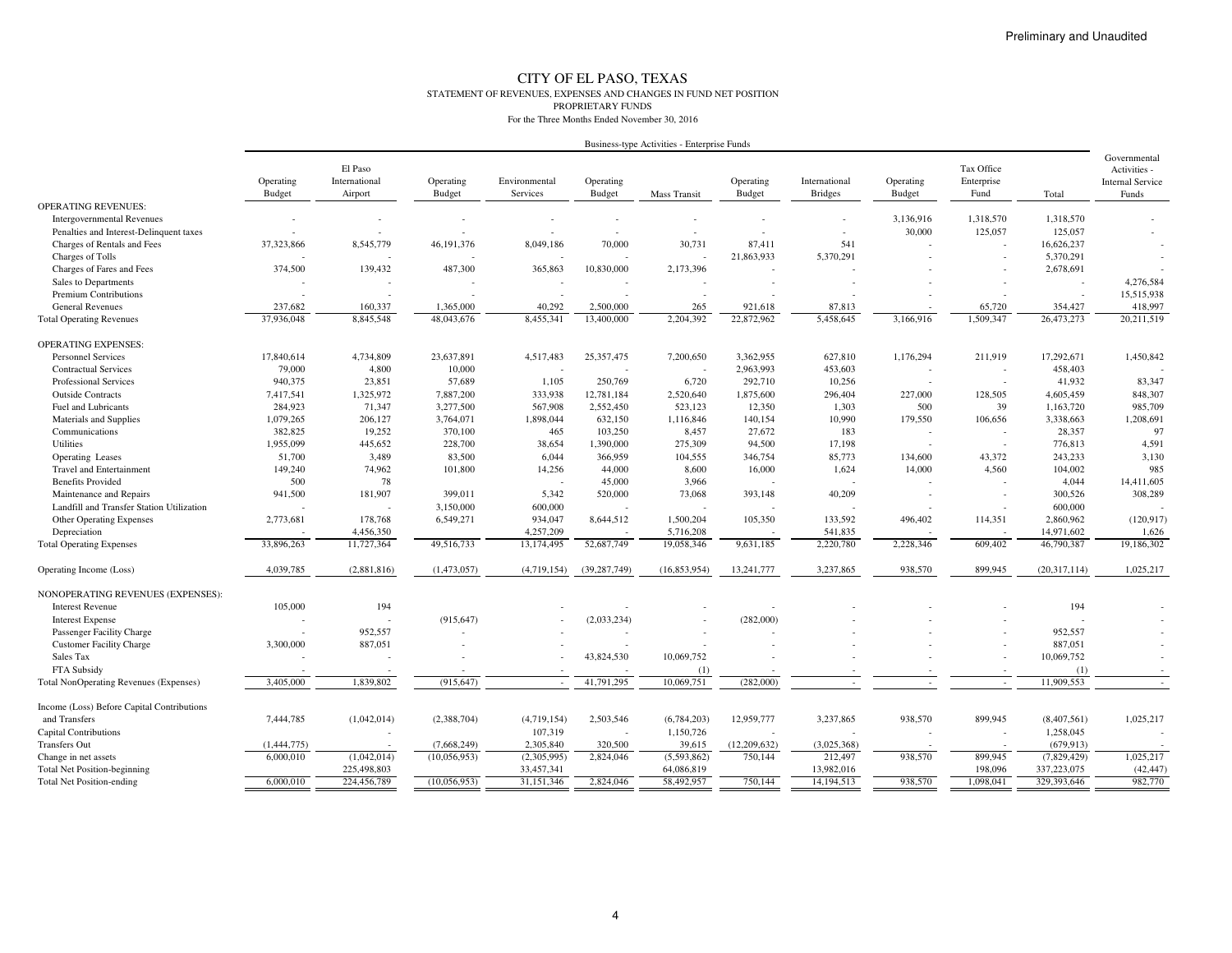STATEMENT OF CASH FLOWS

PROPRIETARY FUNDS

|                                                                           |                                  |                                  |                | Business-type Activities - Enterprise Funds |                                      |                |                                                                  |
|---------------------------------------------------------------------------|----------------------------------|----------------------------------|----------------|---------------------------------------------|--------------------------------------|----------------|------------------------------------------------------------------|
|                                                                           | El Paso International<br>Airport | Environmental<br><b>Services</b> | Mass Transit   | International<br><b>Bridges</b>             | Tax Office<br><b>Enterprise Fund</b> | Totals         | Governmental<br>Activities -<br><b>Internal Service</b><br>Funds |
| <b>CASH FLOWS FROM OPERATING ACTIVITIES</b>                               |                                  |                                  |                |                                             |                                      |                |                                                                  |
| Receipts from Customers                                                   | 10,120,449                       | 8,984,804                        | 1,930,267      | 5,464,399                                   | 193,378                              | 26,693,297     | 20,218,568                                                       |
| Payments to Suppliers                                                     | (3,962,214)                      | (5,589,914)                      | (7,928,626)    | (1, 195, 505)                               | (420, 213)                           | (19,096,472)   | (19, 492, 624)                                                   |
| Payments to Employees                                                     | (4,968,282)                      | (5,200,621)                      | (7,685,486)    | (672, 047)                                  | (229, 112)                           | (18, 755, 548) | (1,666,411)                                                      |
| Net cash provided (used) by operating activities                          | 1,189,953                        | (1,805,731)                      | (13, 683, 845) | 3,596,847                                   | (455, 947)                           | (11, 158, 723) | (940, 467)                                                       |
| <b>CASH FLOWS FROM NONCAPITAL</b>                                         |                                  |                                  |                |                                             |                                      |                |                                                                  |
| <b>FINANCING ACTIVITIES</b>                                               |                                  |                                  |                |                                             |                                      |                |                                                                  |
| Transfers to Other Funds                                                  |                                  |                                  | 39,615         | (3,025,368)                                 |                                      | (2,985,753)    |                                                                  |
| Transfers from Other Funds                                                |                                  | 2,305,840                        | ٠              |                                             |                                      | 2,305,840      |                                                                  |
| Sales Tax                                                                 |                                  |                                  | 9,931,126      |                                             |                                      | 9,931,126      |                                                                  |
| FTA Subsidy                                                               |                                  |                                  | (1)            |                                             | $\sim$                               | (1)            | $\sim$                                                           |
| Net cash provided (used) by noncapital financing                          |                                  |                                  |                |                                             |                                      |                |                                                                  |
| activities                                                                | $\sim$                           | 2,305,840                        | 9,970,740      | (3,025,368)                                 | $\overline{\phantom{a}}$             | 9,251,212      |                                                                  |
| <b>CASH FLOWS FROM CAPITAL AND</b><br><b>RELATED FINANCING ACTIVITIES</b> |                                  |                                  |                |                                             |                                      |                |                                                                  |
| Proceeds from Disposals                                                   |                                  |                                  |                |                                             |                                      |                |                                                                  |
| Passenger Facility Charge                                                 | 952,557                          |                                  |                |                                             |                                      | 952,557        |                                                                  |
| <b>Customer Facility Charges</b>                                          | 887,051                          |                                  |                |                                             |                                      | 887,051        |                                                                  |
| Capital Contributions from Federal Government                             | $\sim$                           | 3,742,395                        | 1,150,726      |                                             |                                      | 4,893,121      |                                                                  |
| Purchases of Capital Assets                                               | (1,704,901)                      | (1, 113, 794)                    | (1,850,498)    | (62, 684)                                   |                                      | (4, 731, 877)  |                                                                  |
| Payment of Landfill Closure and Transfer Station costs                    |                                  |                                  |                |                                             |                                      |                |                                                                  |
| Proceeds from Capital Debt                                                |                                  |                                  |                |                                             |                                      |                |                                                                  |
| Principal Paid on Capital Debt                                            |                                  |                                  |                | 108,376                                     |                                      | 108,376        |                                                                  |
| Interest Paid on Capital Debt                                             |                                  |                                  |                |                                             |                                      |                |                                                                  |
| Unamortized Bond Issue Expense                                            |                                  |                                  |                |                                             |                                      |                |                                                                  |
| Proceeds from Sale of Capital Assets                                      |                                  |                                  | 8,306          |                                             |                                      | 8,306          |                                                                  |
| Net cash provided (used) by capital and related                           |                                  |                                  |                |                                             |                                      |                |                                                                  |
| financing activities                                                      | 134,707                          | 2,628,601                        | (691, 466)     | 45,692                                      |                                      | 2,117,534      |                                                                  |
| <b>CASH FLOWS FROM INVESTING ACTIVITIES</b>                               |                                  |                                  |                |                                             |                                      |                |                                                                  |
| Proceeds from sales and maturities of investments                         |                                  |                                  |                |                                             |                                      |                |                                                                  |
| Purchases of Investments                                                  |                                  |                                  |                |                                             |                                      |                |                                                                  |
| Interest                                                                  | 194                              |                                  |                |                                             |                                      | 194            |                                                                  |
| Net cash provided (used) by investing activities                          | 194                              |                                  |                |                                             |                                      | 194            | $\sim$                                                           |
| Net increase (decrease) in cash and cash equivalents                      | 1,324,854                        | 3,128,710                        | (4,404,571)    | 617,171                                     | (455, 947)                           | 210,217        | (940, 467)                                                       |
| Cash and Cash Equivalents - beginning of the year                         | 36,032,930                       | 46,869,374                       | (20,715,453)   | 4,751,348                                   | 388,678                              | 67,326,877     | 21,774,799                                                       |
| Cash and Cash Equivalents - end of the year                               | 37,357,784                       | 49,998,084                       | (25, 120, 024) | 5,368,519                                   | (67, 269)                            | 67,537,094     | 20,834,332                                                       |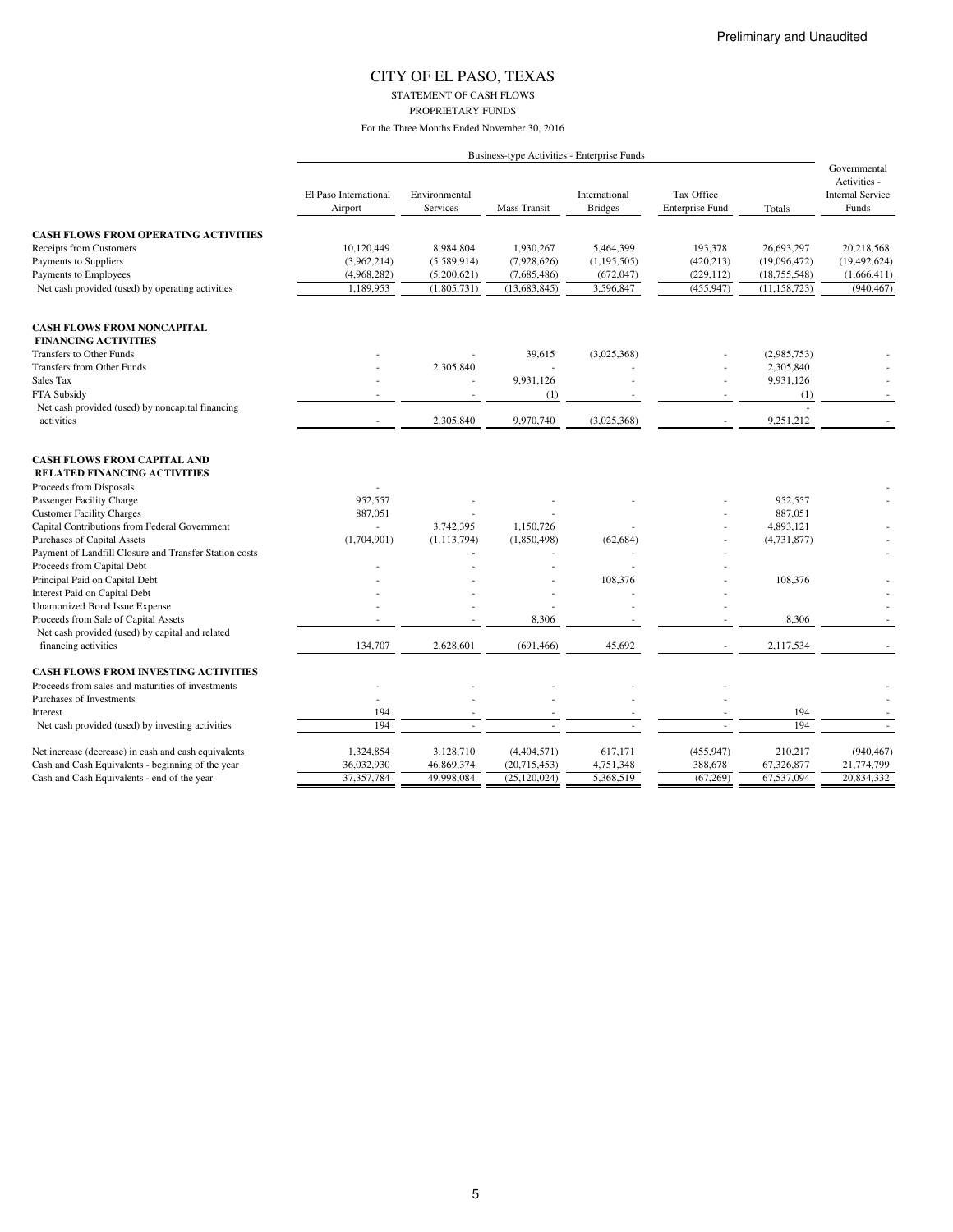#### STATEMENT OF CASH FLOWS PROPRIETARY FUNDS

For the Three Months Ended November 30, 2016

|                                                                                                          |                                  |                           |              | Business-type Activities - Enterprise Funds |                                      |                |                                                                  |  |
|----------------------------------------------------------------------------------------------------------|----------------------------------|---------------------------|--------------|---------------------------------------------|--------------------------------------|----------------|------------------------------------------------------------------|--|
|                                                                                                          | El Paso International<br>Airport | Environmental<br>Services | Mass Transit | International<br><b>Bridges</b>             | Tax Office<br><b>Enterprise Fund</b> | Totals         | Governmental<br>Activities -<br><b>Internal Service</b><br>Funds |  |
| <b>RECONCILIATION OF OPERATING INCOME (LOSS) TO NET CASH</b><br>PROVIDED (USED) BY OPERATING ACTIVITIES: |                                  |                           |              |                                             |                                      |                |                                                                  |  |
| Operating Income (Loss)                                                                                  | (2,881,816)                      | (4,719,154)               | (16,853,954) | 3,237,865                                   | 899,945                              | (20,317,114)   | 1,025,217                                                        |  |
| Adjustments to Reconcile Operating Income to Net Cash                                                    |                                  |                           |              |                                             |                                      |                |                                                                  |  |
| Provided (Used) by Operating Activities:                                                                 |                                  |                           |              |                                             |                                      |                |                                                                  |  |
| Landfill and Transfer Station Utilization                                                                |                                  |                           |              |                                             |                                      |                |                                                                  |  |
| Depreciation Expense                                                                                     | 4,456,350                        | 4,257,209                 | 5,716,208    | 541,835                                     | ۰                                    | 14,971,602     | 1,626                                                            |  |
| <b>Compensated Absences</b>                                                                              |                                  |                           |              |                                             |                                      |                |                                                                  |  |
| Other Post Employment Benefits                                                                           |                                  | (453, 015)                |              |                                             | ۰                                    | (453, 015)     | 16,826                                                           |  |
| Net Pension Obligation                                                                                   |                                  | 75,088                    |              |                                             |                                      | 75,088         | (142, 874)                                                       |  |
| Change in Assets and Liabilities:                                                                        |                                  |                           |              |                                             |                                      |                |                                                                  |  |
| Receivables, Net                                                                                         | 2,389,018                        | 380,801                   | 194,143      | 5,754                                       | 2,601                                | 2,972,317      | 7,049                                                            |  |
| Inventories                                                                                              |                                  |                           |              |                                             |                                      |                | (61, 121)                                                        |  |
| <b>Other Assets</b>                                                                                      |                                  | 148,662                   | (255, 693)   | $\overline{\phantom{a}}$                    | (1,318,570)                          | (1,425,601)    | (500, 001)                                                       |  |
| Accounts and other payables                                                                              | (1,430,699)                      | (1,100,111)               | (2,015,651)  | (144, 370)                                  | (22,730)                             | (4,713,561)    | (601, 903)                                                       |  |
| <b>Accrued Expenses</b>                                                                                  | (1,342,900)                      | (395, 211)                | (468, 898)   | (44, 237)                                   | (17, 193)                            | (2,268,439)    | (685, 286)                                                       |  |
| Net cash provided (used) by operating activities                                                         | 1,189,953                        | (1,805,731)               | (13,683,845) | 3,596,847                                   | (455, 947)                           | (11, 158, 723) | (940, 467)                                                       |  |

6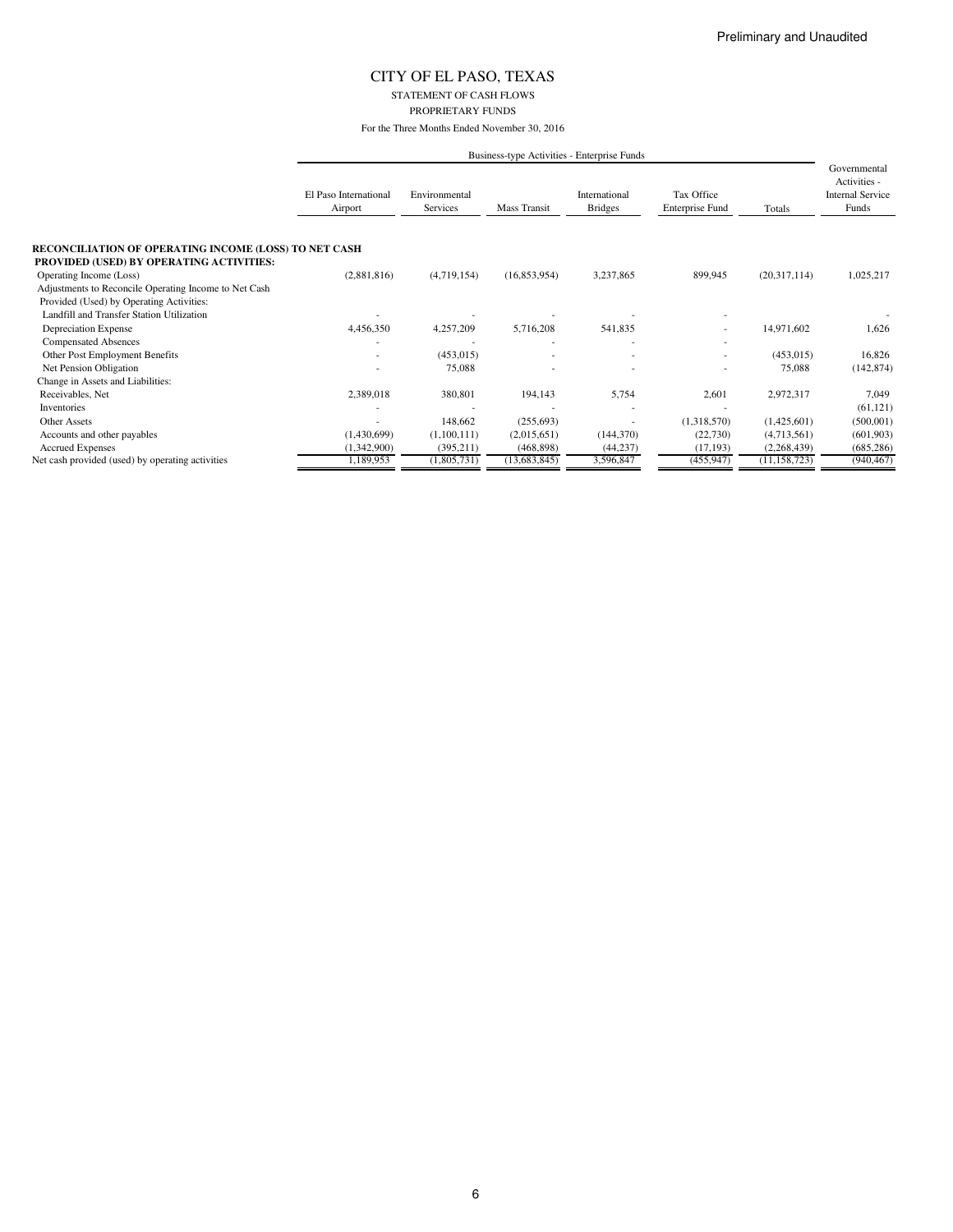## CITY OF EL PASO, TEXAS STATEMENT OF FIDUCIARY NET POSITION FIDUCIARY FUNDS November 30, 2016

|                                                        |                            | Private-Purpose |                     |
|--------------------------------------------------------|----------------------------|-----------------|---------------------|
|                                                        | <b>Pension Trust Funds</b> | Trusts          | <b>Agency Funds</b> |
| <b>ASSETS</b><br>Cash and Cash Equivalents             | 20,884,120                 | 4, 198, 775     | 491,389,237         |
| Investments:                                           |                            |                 |                     |
| Commingled Funds                                       | 53,833,171                 |                 |                     |
| High-yield Bond Obligations                            | 47,826,591                 |                 |                     |
| <b>Mutual Funds</b>                                    | 21,254,906                 |                 |                     |
| Corporate Stocks                                       | 102,495,709                |                 |                     |
| <b>Bank Collective Investment Funds</b>                |                            |                 |                     |
|                                                        | 186,488,037                |                 |                     |
| Foreign Exchange Contract                              |                            |                 |                     |
| Private Equities                                       | 115,512,002                |                 |                     |
| Investment in Real Estate Funds                        | 142,368,654                |                 |                     |
| <b>Fixed Income Securities</b>                         | 459,583,003                |                 |                     |
| Domestic Equities                                      | 429, 373, 652              |                 |                     |
| <b>International Equities</b>                          | 365,590,763                |                 |                     |
| Invested securities lending collateral                 | 100,302,725                |                 |                     |
| Receivables - Net of Allowances                        |                            |                 |                     |
| Trade                                                  |                            |                 | 5,591               |
| <b>Commission Credits Receivable</b>                   | 135,603                    |                 |                     |
| Due from Brokers For Securities Sold                   | 279,023                    |                 |                     |
| <b>Employer Contributions</b>                          | 1,006,779                  |                 |                     |
| <b>Employee Contributions</b>                          | 698,104                    |                 |                     |
| Interest                                               | 843,024                    |                 |                     |
| Other                                                  | 171                        |                 |                     |
| Taxes                                                  | $\overline{a}$             |                 | 79,177,298          |
| Prepaid Items                                          | 22,895                     |                 |                     |
| Due from Other Funds                                   |                            |                 | 294,337             |
| Capital Assets:                                        |                            |                 |                     |
| Buildings, Improvements & Equipment, Net               | 2,703,656                  |                 |                     |
| <b>Total Assets</b>                                    | 2,051,202,588              | 4,198,775       | 570,866,463         |
| <b>LIABILITIES</b>                                     |                            |                 |                     |
| Accounts Payable                                       | 102,955,876                | 241             | 332.711             |
| Accrued Payroll                                        | 2,344,354                  |                 |                     |
| Prepaid Property Taxes                                 |                            |                 | 34,297              |
| Deferred Revenue - Commission Credits                  | 135,603                    |                 |                     |
| Due to Other Government Agencies                       |                            |                 | 488,769,613         |
| Property Taxes Subject to Refund-Other Taxing Entities |                            |                 | 2,885,234           |
| Uncollected Property Taxes-Other Taxing Entities       |                            |                 | 78,844,608          |
| <b>Total liabilities</b>                               | 105,435,833                | 241             | 570,866,463         |
| <b>NET POSITION:</b>                                   |                            |                 |                     |
| Held in Trust for Pension Benefits and Other Purposes  | 1,945,766,755              | 4,198,534       |                     |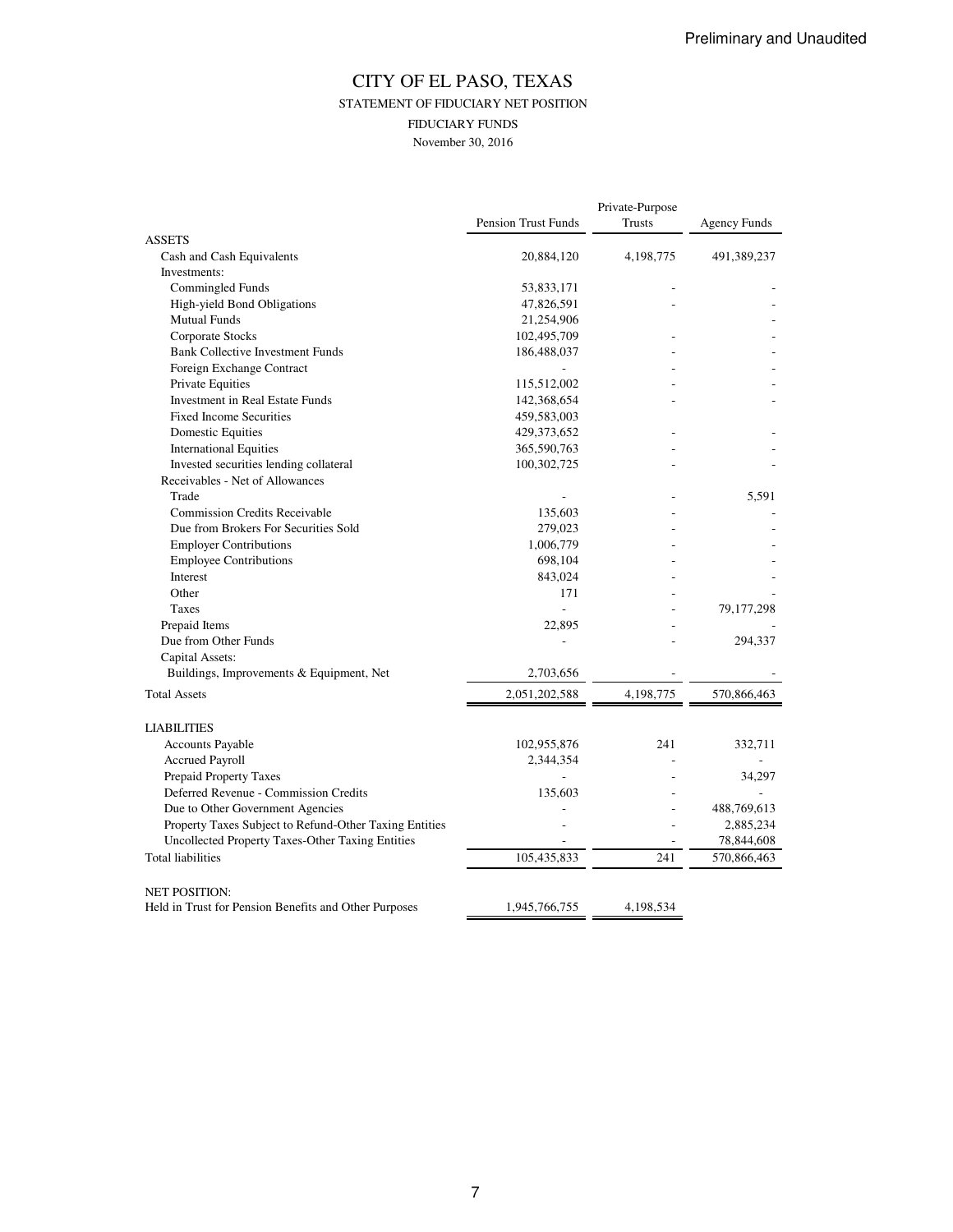# CITY OF EL PASO, TEXAS STATEMENT OF CHANGES IN FIDUCIARY NET POSITION FIDUCIARY FUNDS

|                                               | Pension Trust  | Private-Purpose |
|-----------------------------------------------|----------------|-----------------|
|                                               | Funds          | <b>Trusts</b>   |
| <b>ADDITIONS:</b>                             |                |                 |
| Contributions:                                |                |                 |
| Employer                                      | 48,562,872     |                 |
| Employee                                      | 35,133,362     |                 |
| Total contributions                           | 83,696,234     |                 |
| Rental vehicle sales tax                      |                | 335,701         |
| Miscellaneous                                 |                | 21,314          |
| Investment income:                            |                |                 |
| Net depreciation if fair value of investments | (35,772,291)   |                 |
| Interest                                      | 14,622,724     |                 |
| <b>Dividends</b>                              | 14,279,925     |                 |
| Securities lending income                     | 461,478        |                 |
| Investment advisor fees                       | (8,275,594)    |                 |
| Net investment income                         | (14,745,168)   |                 |
| Total additions                               | 68,976,090     | 357,015         |
| <b>DEDUCTIONS:</b>                            |                |                 |
| Benefits paid to participants                 | 117,855,995    |                 |
| Refunds                                       | 5,893,687      |                 |
| Administrative expenses                       | 3,041,280      |                 |
| Depreciation and amortization expense         | 172,814        |                 |
| Expended for other purposes                   |                | 19,597          |
| <b>Total deductions</b>                       | 126,963,776    | 19,597          |
| Change in net assets                          | (57, 987, 686) | 337,418         |
| Net position - beginning of the year          | 2,003,754,441  | 3,861,116       |
| Net position - end of the year                | 1,945,766,755  | 4,198,534       |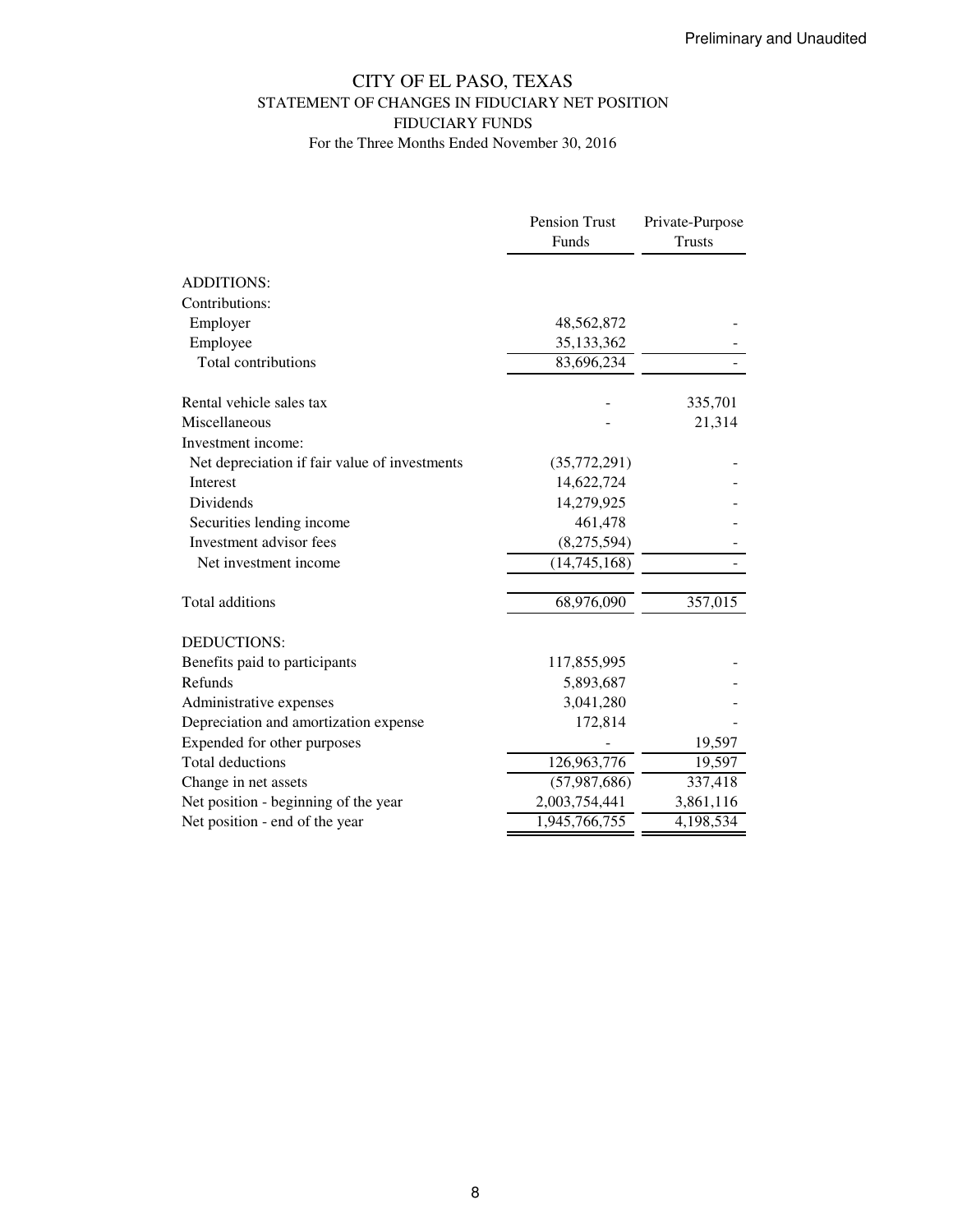### REQUIRED SUPPLEMENTARY INFORMATION

SCHEDULE OF REVENUES, EXPENDITURES AND CHANGES IN FUND BALANCE - BUDGET AND ACTUAL

GENERAL FUND

For the Three Months Ended November 30, 2016

|                                                              | <b>Budgeted Amounts</b> |              |                   |                                                                |             |
|--------------------------------------------------------------|-------------------------|--------------|-------------------|----------------------------------------------------------------|-------------|
|                                                              | Original                | Final        | Actual<br>Amounts | Variance with<br><b>Final Budget</b><br>Positive<br>(Negative) | % of Budget |
| Resources (inflows):                                         |                         |              |                   |                                                                |             |
| Property taxes                                               | 159,792,428             | 159,792,428  | 5,572,721         | (154, 219, 707)                                                | 3.49%       |
| Penalties and Interest-Delinquent taxes                      | 181,114                 | 181,114      | 189,471           | 8,357                                                          | 104.61%     |
| Sales taxes                                                  | 89,998,184              | 89,998,184   | 20,839,919        | (69, 158, 265)                                                 | 23.16%      |
| Franchise fees                                               | 53,985,339              | 53,985,339   | 13,072,412        | (40,912,927)                                                   | 24.21%      |
| Licenses and permits                                         | 12,956,767              | 12,956,767   | 3,185,571         | (9,771,196)                                                    | 24.59%      |
| Fines and forfeitures                                        | 10,841,457              | 10,841,457   | 2,045,537         | (8,795,920)                                                    | 18.87%      |
| Charges for services                                         | 36,015,530              | 36,226,272   | 6,635,003         | (29, 591, 269)                                                 | 18.32%      |
| Intergovernmental revenues                                   | 469,169                 | 469,169      | 1,257             | (467, 912)                                                     | 0.27%       |
| County Participation                                         | 400,871                 | 400,871      |                   | (400, 871)                                                     |             |
| Rents and other                                              | 1,633,125               | 1,633,125    | 394,263           | (1,238,862)                                                    | 24.14%      |
| Interest                                                     | 25,000                  | 25,000       |                   | (25,000)                                                       |             |
| Transfers In                                                 | 15,657,871              | 15,657,871   | 3,628,730         | (12,029,141)                                                   | 23.18%      |
| Amounts available for appropriation from                     |                         |              |                   |                                                                |             |
| current year resources                                       | 381,956,855             | 382,167,597  | 55,564,884        | (326, 602, 713)                                                | 14.54%      |
| Charges to appropriations (outflows):<br>General Government: |                         |              |                   |                                                                |             |
| Mayor and Council                                            | 1,250,720               | 1,250,736    | 237,948           | 1,012,788                                                      | 19.02%      |
| City Manager                                                 | 1,352,512               | 1,352,512    | 299,683           | 1,052,829                                                      | 22.16%      |
| Office of Management and Budget                              | 933,240                 | 933,240      | 140,851           | 792,389                                                        | 15.09%      |
| Internal Audit                                               | 685,089                 | 685,089      | 104,625           | 580,464                                                        | 15.27%      |
| Public Information                                           | 297,849                 | 297,848      | 58,760            | 239,088                                                        | 19.73%      |
| Municipal Clerk                                              | 2,263,925               | 2,263,927    | 367,641           | 1,896,286                                                      | 16.24%      |
| <b>Financial Services</b>                                    | 4,261,382               | 4,261,384    | 696,141           | 3,565,243                                                      | 16.34%      |
| <b>Information Technology</b>                                | 7,883,298               | 7,883,298    | 3,028,600         | 4,854,698                                                      | 38.42%      |
| <b>City Attorney</b>                                         | 4,018,024               | 4,018,024    | 642,879           | 3,375,145                                                      | 16.00%      |
| Human Resources                                              | 1,090,693               | 1,090,695    | 242,397           | 848,298                                                        | 22.22%      |
| Public Safety and Community Services:                        |                         |              |                   |                                                                |             |
| Police Department                                            | 123,030,759             | 123,030,759  | 26,392,858        | 96,637,901                                                     | 21.45%      |
| Fire Department                                              | 101,467,223             | 101,467,225  | 19,969,892        | 81,497,333                                                     | 19.68%      |
| Municipal Court                                              | 3,232,870               | 3,232,870    | 607,272           | 2,625,598                                                      | 18.78%      |
| Public Health                                                | 6,216,945               | 6,216,949    | 1,212,666         | 5,004,283                                                      | 19.51%      |
| Library                                                      | 9,317,703               | 9,317,704    | 1,679,388         | 7,638,316                                                      | 18.02%      |
| Parks Department                                             | 22,204,028              | 22,204,025   | 4,234,444         | 17,969,581                                                     | 19.07%      |
| Transportation and Public Works:                             |                         |              |                   |                                                                |             |
| <b>Facilities Maintenance</b>                                | 22, 151, 503            | 22, 151, 503 | 4,149,800         | 18,001,703                                                     | 18.73%      |
| Engineering                                                  | 5,534,612               | 5,534,611    | 1,059,458         | 4,475,153                                                      | 19.14%      |
| <b>Street Department</b>                                     | 13,827,038              | 13,827,042   | 3,022,167         | 10,804,875                                                     | 21.86%      |
| Development and Tourism:                                     |                         |              |                   |                                                                |             |
| City Development:                                            |                         |              |                   |                                                                |             |
| <b>Business Center</b>                                       | 5,630,862               | 5,630,862    | 1,065,402         | 4,565,460                                                      | 18.92%      |
| Building Permits Inspection-Commercial                       | 1,119,314               | 1,119,314    | 208,551           | 910,763                                                        | 18.63%      |
| Economic Development                                         | 2,226,928               | 2,226,931    | 318,473           | 1,908,458                                                      | 14.30%      |
| Community and human development                              | 593,777                 | 593,779      | 82,375            | 511,404                                                        | 13.87%      |
| Culture and recreation:                                      |                         |              |                   |                                                                |             |
| Art Museum                                                   | 1,167,576               | 1,167,576    | 173,808           | 993,768                                                        | 14.89%      |
| <b>History Museum</b>                                        | 638,188                 | 638,188      | 110,159           | 528,029                                                        | 17.26%      |
| Archeology Museum                                            | 255,921                 | 255,922      | 40,459            | 215,463                                                        | 15.81%      |
| <b>Cultural Affairs</b>                                      | 385,475                 | 385,476      | 61,760            | 323,716                                                        | 16.02%      |
| Zoo                                                          | 4,604,901               | 4,604,900    | 878,550           | 3,726,350                                                      | 19.08%      |
| Nondepartmental:                                             |                         |              |                   |                                                                |             |
| Non Departmental                                             | 34,314,501              | 34,525,208   | 7,354,242         | 27,170,966                                                     | 21.30%      |
| Total charges to appropriations                              | 381,956,855             | 382,167,597  | 78,441,249        | 303,726,348                                                    | 20.53%      |
| Increase (Decrease) in fund balance:                         |                         |              | (22, 876, 365)    | (22,876,365)                                                   |             |
| Fund balance, Beginning                                      | 44,583,921              | 44,583,921   | 44,583,921        |                                                                |             |
| Fund balance, Ending                                         | 44,583,921              | 44,583,921   | 21,707,556        | (22,876,365)                                                   |             |

This budget and this schedule are prepared on a basis consistent with accounting principles generally accepted in the United States.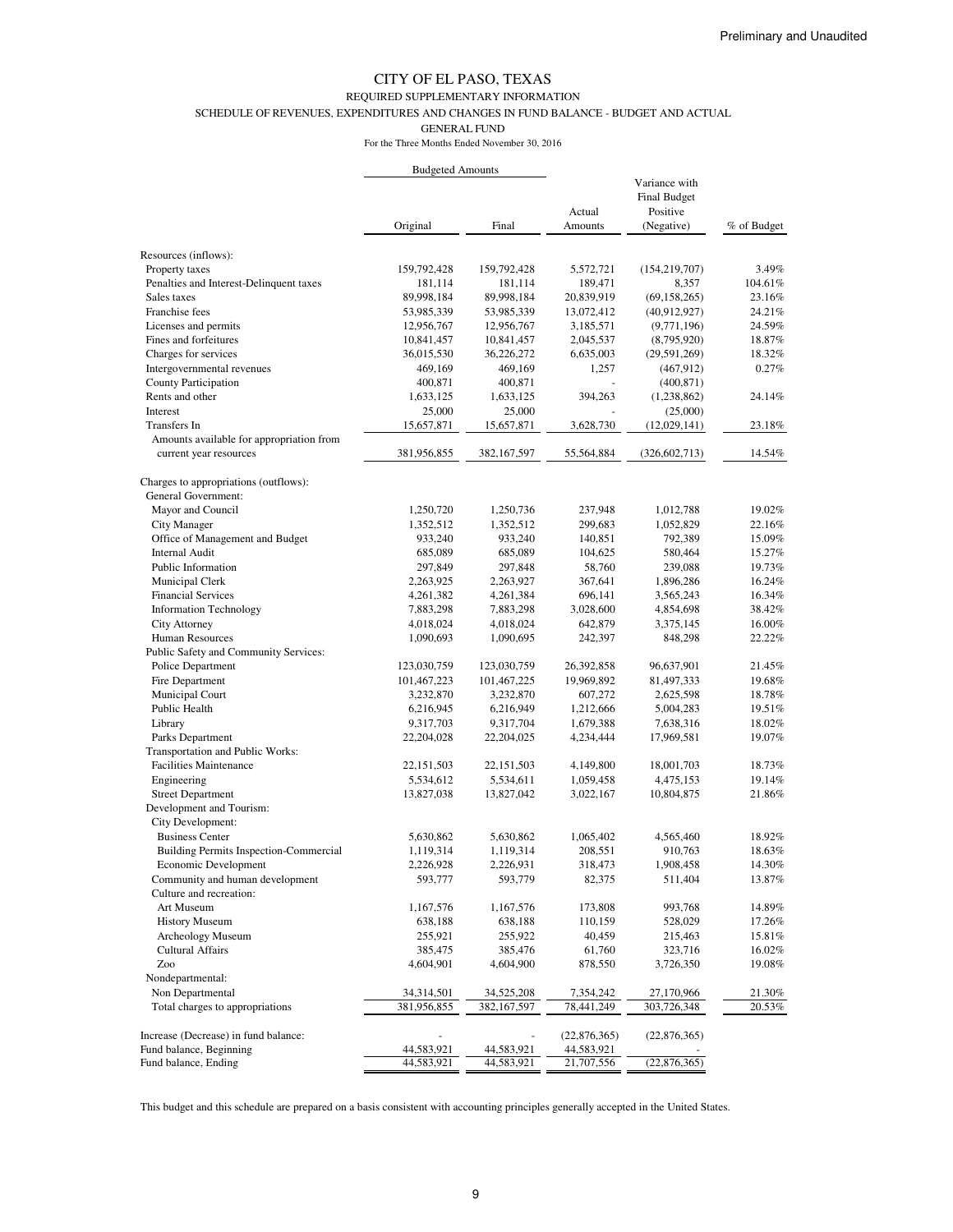### CITY OF EL PASO, TEXAS COMBINING BALANCE SHEET NONMAJOR GOVERNMENTAL FUNDS November 30, 2016

|                                                    | Federal<br>Grants | <b>State Grants</b> | <b>Other Grants</b> | Public<br>Health | Nongrants               | Total                   |
|----------------------------------------------------|-------------------|---------------------|---------------------|------------------|-------------------------|-------------------------|
| <b>ASSETS</b>                                      |                   |                     |                     |                  |                         |                         |
| Cash and Cash Equivalents                          | (5,064,479)       | (528, 875)          | 11,805              | 6,328,126        | 34,613,247              | 35,359,824              |
| Receivables - Net of Allowances                    |                   |                     |                     |                  |                         |                         |
| Interest                                           | 3                 |                     |                     | 1,079            | 116                     | 1,198                   |
| Trade                                              |                   | 26,290              |                     | 8,532            | 223,285                 | 258,107                 |
| <b>Notes</b>                                       | 23,069            |                     |                     |                  |                         | 23,069                  |
| Due From Other Government Agencies                 | 5,619,202         | 661,202             |                     | 2,571,594        |                         | 8,851,998               |
| Other                                              |                   |                     |                     | 2,028            | 2,450,658               | 2,452,686               |
| Inventory                                          |                   |                     |                     |                  | 53,599                  | 53,599                  |
| <b>Total Assets</b>                                | 577,795           | 158,617             | 11,805              | 8,911,359        | $\overline{37,340,905}$ | 47,000,481              |
|                                                    |                   |                     |                     |                  |                         |                         |
| <b>LIABILITIES</b>                                 |                   |                     |                     |                  |                         |                         |
| <b>Accounts Payable</b>                            | 84,818            | 49,359              | 6,781               | 120,875          | 2,044,986               | 2,306,819               |
| <b>Taxes Payable</b>                               |                   |                     |                     |                  | 7,470                   | 7,470                   |
| <b>Unearned Revenue</b>                            | 492,977           | 55,694              |                     | 8,790,484        | 2,042,803               | 11,381,958              |
| Due To Other Government Agencies                   |                   | 53,564              | 5,024               |                  |                         | 58,588                  |
| <b>Total Liabilities</b>                           | 577,795           | 158,617             | 11,805              | 8,911,359        | 4,095,259               | $\overline{13,}754,835$ |
| <b>FUND BALANCES:</b>                              |                   |                     |                     |                  |                         |                         |
| Nonspendable                                       |                   |                     |                     |                  | 53,599                  | 53,599                  |
| Restricted                                         |                   |                     |                     |                  | 18,771,556              | 18,771,556              |
| Committed                                          |                   |                     |                     |                  | 14,420,491              | 14,420,491              |
| TOTAL FUND BALANCES<br>TOTAL LIABILITIES, AND FUND |                   |                     |                     |                  | 33,245,646              | 33,245,646              |
| <b>BALANCES</b>                                    | 577,795           | 158,617             | 11,805              | 8.911.359        | 37,340,905              | 47,000,481              |

-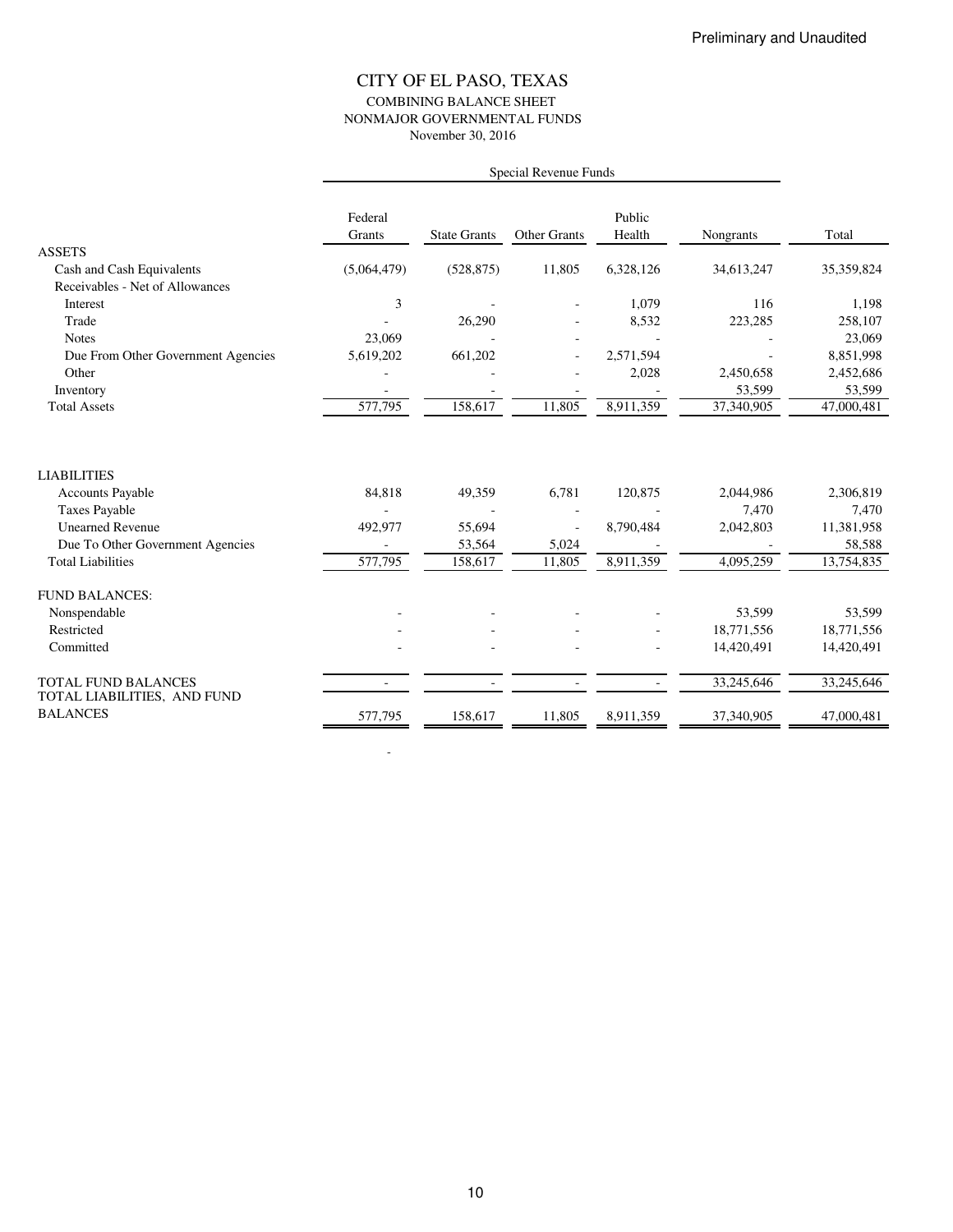#### CITY OF EL PASO, TEXAS COMBINING STATEMENT OF REVENUES, EXPENDITURES AND CHANGES IN FUND BALANCESNONMAJOR GOVERNMENTAL FUNDS

|                                                              | Special Revenue runds |                     |                     |               |                      |                        |
|--------------------------------------------------------------|-----------------------|---------------------|---------------------|---------------|----------------------|------------------------|
|                                                              | Federal               |                     |                     |               |                      |                        |
| Revenues                                                     | Grants                | <b>State Grants</b> | <b>Other Grants</b> | Public Health | Nongrants            | Total                  |
| <b>Sales Taxes</b>                                           |                       |                     |                     |               | 490,453              | 490,453                |
| <b>Charges for Services</b>                                  |                       |                     | 200                 | 65,556        | 3,969,592            | 4,035,348              |
| <b>Fines and Forfeitures</b>                                 |                       |                     | J.                  |               | 797,697              | 797,697                |
| Licenses and Permits                                         | 7,540                 |                     |                     |               |                      | 7,540                  |
| <b>Intergovernmental Revenues</b>                            | 2,916,765             | 457,024             |                     | 2,574,441     | 37,426               | 5,985,656              |
| County Participation                                         |                       |                     |                     |               |                      |                        |
| Interest                                                     |                       |                     |                     |               |                      |                        |
| Rents and Other                                              | (7, 379)              |                     | 8,537               | 1             | 281,583              | 282,742                |
| <b>SIF Revenues</b>                                          |                       |                     |                     |               |                      |                        |
| Pension                                                      |                       |                     |                     |               |                      |                        |
| Net Decrease in the Fair Value of Investments                |                       |                     |                     |               |                      |                        |
| <b>Total revenues</b>                                        | 2,916,926             | 457,024             | 8,737               | 2,639,998     | 7,980,125            | 14,002,810             |
| Expenditures                                                 |                       |                     |                     |               |                      |                        |
| Current:                                                     |                       |                     |                     |               |                      |                        |
| <b>General Government</b>                                    |                       | 9.589               |                     |               | 101.566              | 111.155                |
| Public Safety                                                | 903,759               | 368,852             |                     | 66,265        | 1,144,396            | 2,483,272              |
| Public Works                                                 |                       | ٠                   |                     | ٠             | 805,017              | 805,017                |
| Public Health                                                |                       | ÷,                  |                     | 2,573,733     | ÷,                   | 2,573,733              |
| Parks Department                                             | 466                   | 3,110               |                     |               | 501,318              | 504,894                |
| Library                                                      | 12,205                | 410                 |                     |               | 1,601                | 14,216                 |
| Non Departmental<br><b>Culture and Recreation</b>            | ä,<br>496             | ÷,                  |                     |               | 25,900               | 25,900                 |
|                                                              | 2,000,000             | 34,116<br>÷,        | 8,737               | ٠             | 1,986,074<br>455,486 | 2,029,423<br>2,455,486 |
| Economic Development<br><b>Environmental Code Compliance</b> |                       | ÷,                  |                     |               | 57,737               | 57,737                 |
| Community and Human Development                              |                       | 39,057              |                     |               | 11,724               | 50,781                 |
| Capital Outlay                                               |                       | 1,890               |                     |               | 111,976              | 113,866                |
| Total expenditures                                           | 2,916,926             | 457,024             | 8,737               | 2,639,998     | 5,202,795            | 11,225,480             |
|                                                              |                       |                     |                     |               |                      |                        |
| Excess (Deficiency) of revenues over (under)<br>expenditures |                       |                     |                     |               | 2,777,330            | 2,777,330              |
|                                                              |                       |                     |                     |               |                      |                        |
| OTHER FINANCING SOURCES(USES):                               |                       |                     |                     |               |                      |                        |
| <b>Transfers</b> In                                          |                       |                     |                     |               | 281,978              | 281,978                |
| <b>Transfers Out</b>                                         |                       |                     |                     |               | (2,524,687)          | (2,524,687)            |
| Budget only                                                  |                       |                     |                     |               | (3,852,303)          | (3,852,303)            |
| Other Sources (Uses)                                         |                       |                     | ÷.                  | ä,            | 3,852,303            | 3,852,303              |
| Total other financing sources (uses):                        |                       |                     |                     |               | (2, 242, 709)        | (2,242,709)            |
| Net change in fund balances                                  |                       |                     |                     |               | 534,621              | 534,621                |
| Fund balances - beginning of year                            |                       |                     |                     |               | 32,711,025           | 32,711,025             |
| Fund balances - end of year                                  |                       |                     |                     |               | 33,245,646           | 33,245,646             |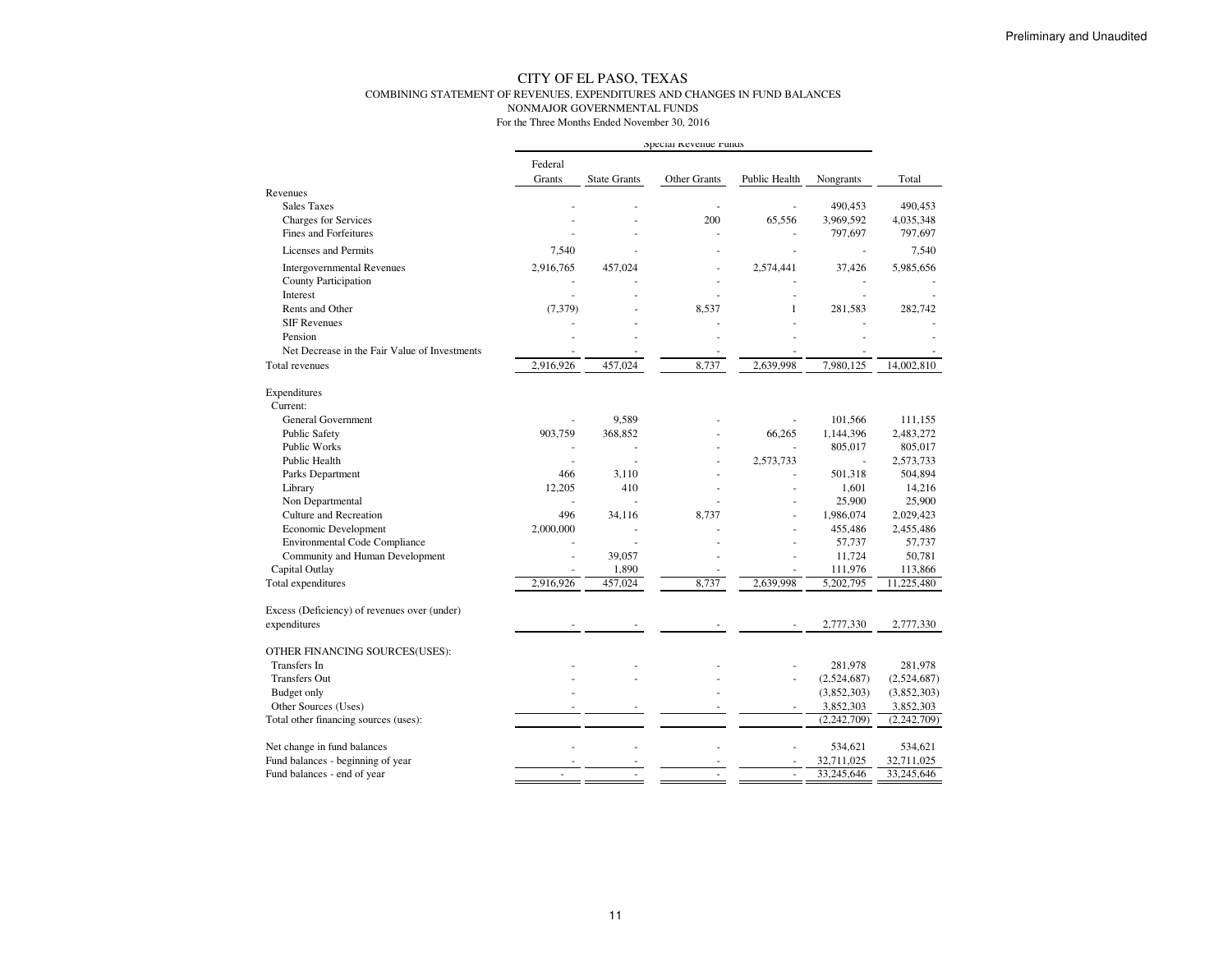SCHEDULE OF REVENUES, EXPENDITURES AND CHANGES IN FUND BALANCES - BUDGET AND ACTUAL

DEBT SERVICE FUND

For the Three Months Ended November 30, 2016

|                                          | <b>Budgeted Amounts</b> |            | Actual    | Variance with<br><b>Final Budget</b><br>Positive |  |
|------------------------------------------|-------------------------|------------|-----------|--------------------------------------------------|--|
|                                          | Adopted                 | Final      | Amounts   | (Negative)                                       |  |
|                                          |                         |            |           |                                                  |  |
| Resources (inflows):                     |                         |            |           |                                                  |  |
| Property taxes                           | 90,394,629              | 90,394,629 | 3,126,457 | (87, 268, 172)                                   |  |
| Penalties and Interest-Delinquent taxes  |                         |            | 91.761    | 91,761                                           |  |
| Parking meter revenue                    | 1,208,750               | 1,208,750  | 299,893   | (908, 857)                                       |  |
| Federal tax credit - Build America Bonds | 2,090,850               | 2,090,850  |           | (2,090,850)                                      |  |
| Face amount of refunding bonds issued    |                         |            |           |                                                  |  |
| Premium on bonds issued                  |                         |            |           |                                                  |  |
| Transfers from other funds               | 2,441,430               | 2,441,430  |           | (2,441,430)                                      |  |
| Amounts available for appropriation      | 96,135,659              | 96,135,659 | 3,518,111 | (92, 617, 548)                                   |  |
| Charges to appropriations (outflows):    |                         |            |           |                                                  |  |
| Debt service:                            |                         |            |           |                                                  |  |
| Principal                                | 37,417,006              | 37,417,006 |           | 37,417,006                                       |  |
| <b>Interest</b>                          | 58,520,723              | 58,520,723 |           | 58,520,723                                       |  |
| Fiscal fees                              |                         |            | 6,200     | (6,200)                                          |  |
| <b>Transfers Out</b>                     | 125,930                 | 125,930    |           | 125,930                                          |  |
| Arbitrage rebate                         |                         |            |           |                                                  |  |
| Total charges to appropriations          | 96,063,659              | 96,063,659 | 6,200     | 96,057,459                                       |  |
|                                          |                         |            |           |                                                  |  |
| Increase (Decrease) in fund balance      | 72,000.00               | 72,000     | 3,511,911 | 3,439,911                                        |  |
| Fund balance, Beginning                  | 2,172,611               | 2,172,611  | 4,002,587 | 1,829,976                                        |  |
| Fund balance, Ending                     | 2,244,611               | 2,244,611  | 7,514,498 | 5,269,887                                        |  |

This budget and this schedule are prepared on a basis consistent with accounting principles generally accepted in the United States.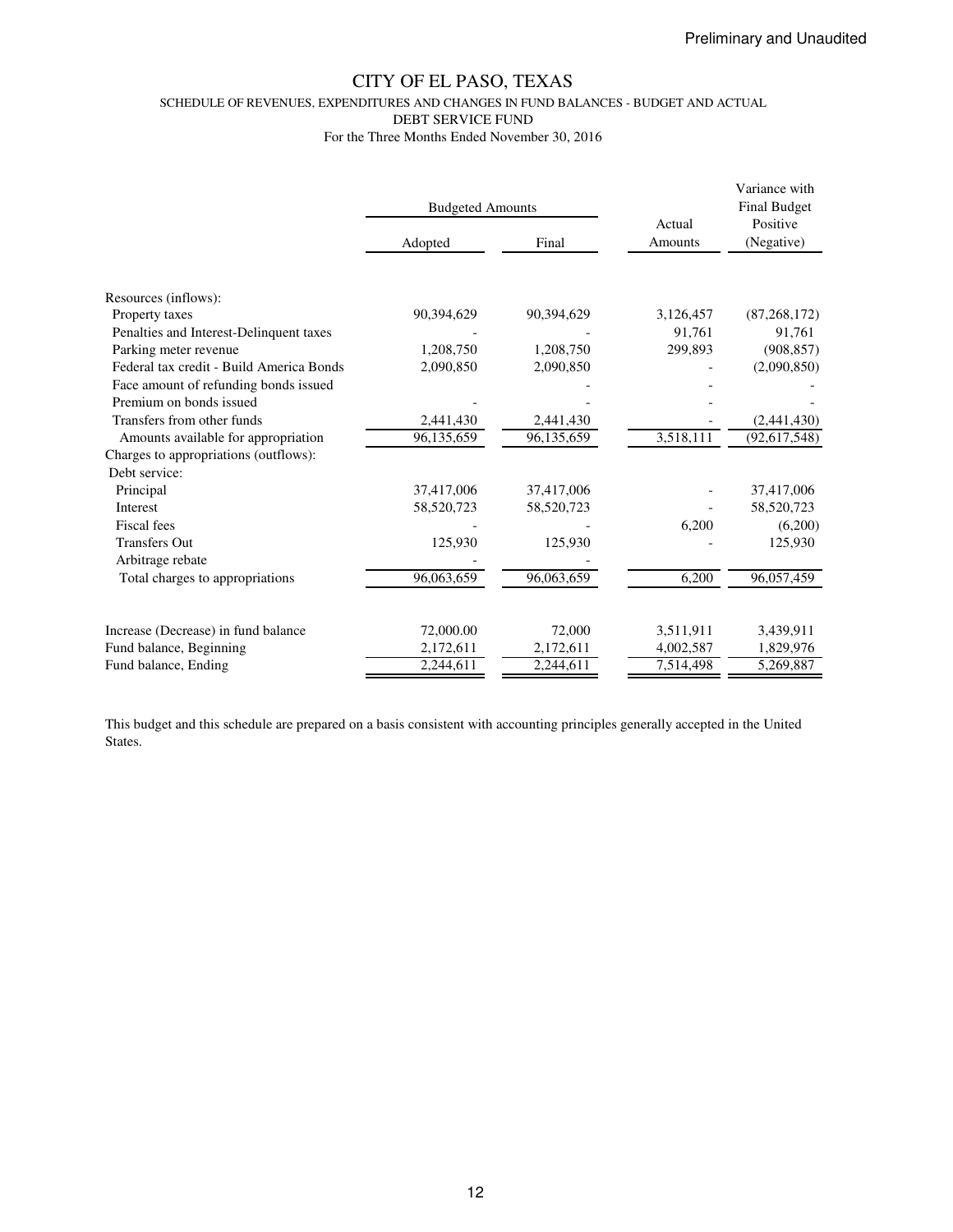STATEMENT OF NET POSITION

INTERNAL SERVICE FUNDS

November 30, 2016

|                                                       | <b>SUPPLY AND</b> | <b>SELF</b>      |               |
|-------------------------------------------------------|-------------------|------------------|---------------|
|                                                       | <b>SUPPORT</b>    | <b>INSURANCE</b> | <b>TOTALS</b> |
| <b>ASSETS:</b>                                        |                   |                  |               |
| Cash and Cash Equivalents                             | 912,872           | 19,921,460       | 20,834,332    |
| Receivables - Net of Allowances                       |                   |                  |               |
| Interest                                              |                   | 568              | 568           |
| Trade                                                 |                   | 3,159            | 3,159         |
| Inventory                                             | 1,000,896         |                  | 1,000,896     |
| Capital Assets:                                       |                   |                  |               |
| Buildings, Improvements & Equipment, Net              | 397,047           |                  | 397,047       |
| <b>TOTAL ASSETS</b>                                   | 2,310,815         | 20,425,188       | 22,736,003    |
| DEFERRED OUTFLOWS OF RESOURCES                        |                   |                  |               |
| Deferred Outflow of Resources - Pension Contributions | 391,144           | 113,728          | 504,872       |
| Deferred Outflow of Resources - Econ/Demog Losses     | 63,563            | 18,482           | 82,045        |
| <b>Total Deferred Outflows of Resources</b>           | 454,707           | 132,210          | 586,917       |
| Total Assets & Deferred Outflows                      | 2,765,522         | 20,557,398       | 23,322,920    |
| <b>LIABILITIES:</b>                                   |                   |                  |               |
| <b>Accounts Payable</b>                               | 369,228           | 319,886          | 689,114       |
| <b>Compensated Absences</b>                           | 613,144           | 112,183          | 725,327       |
| Other Postemployment Benefits                         | 1,607,829         | 238,964          | 1,846,793     |
| Net Pension Obligation                                | 2,171,418         | 631,356          | 2,802,774     |
| Claims and Judgments                                  |                   | 15,220,661       | 15,220,661    |
| <b>TOTAL LIABILITIES</b>                              | 4,761,619         | 16,523,050       | 21,284,669    |
| DEFERRED INFLOWS OF RESOURCES                         |                   |                  |               |
| Deferred Inflow of Resources - Investment Earnings    | 818,983           | 238,125          | 1,057,108     |
| <b>Total Deferred Inflows of Resources</b>            | 818,983           | 238,125          | 1,057,108     |
| <b>NET POSITION:</b>                                  |                   |                  |               |
| Net investment in capital assets                      | 75,882            |                  | 75,882        |
| Unrestricted                                          | (2,890,962)       | 3,796,223        | 905,261       |
| <b>TOTAL NET POSITION</b>                             | (2,815,080)       | 3,796,223        | 981,143       |
| TOTAL LIABILITIES AND NET POSITION                    | 2,765,522         | 20,557,398       | 23,322,920    |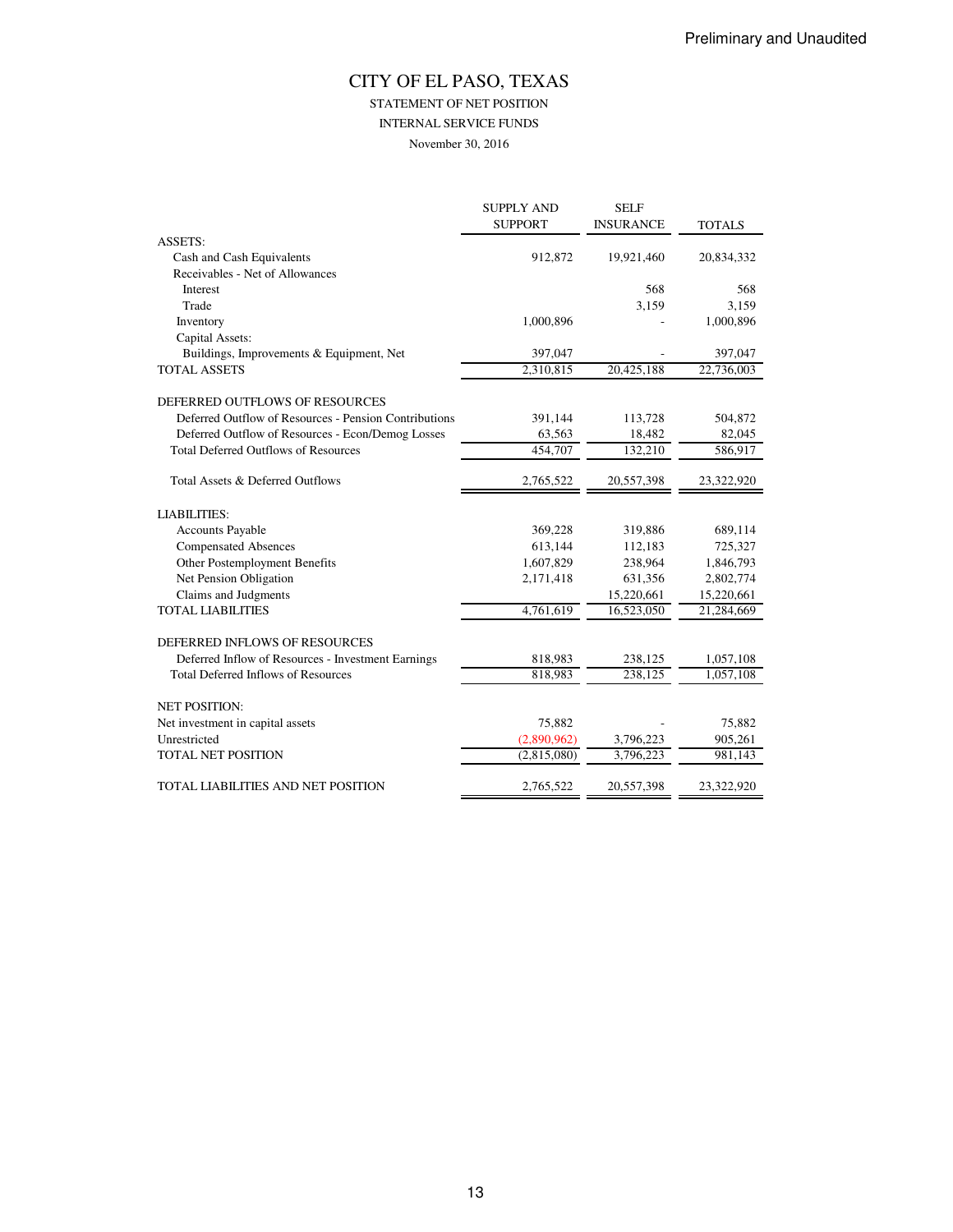COMBINING STATEMENT OF REVENUES, EXPENSES AND CHANGES IN FUND NET POSITION

#### INTERNAL SERVICE FUNDS

|                                                                         | Operating<br>Budget | <b>SUPPLY AND</b><br><b>SUPPORT</b> | Operating<br><b>Budget</b> | <b>SELF</b><br><b>INSURANCE</b> | <b>TOTALS</b>        |
|-------------------------------------------------------------------------|---------------------|-------------------------------------|----------------------------|---------------------------------|----------------------|
| <b>OPERATING REVENUES:</b>                                              |                     |                                     |                            |                                 |                      |
| Sales to Departments                                                    | 19,709,326          | 4,276,584                           |                            |                                 | 4,276,584            |
| <b>Premium Contributions</b>                                            |                     |                                     | 58,712,949                 | 15,515,938                      | 15,515,938           |
| <b>General Revenues</b>                                                 | 32,000              | 1,977                               |                            | 417,020                         | 418,997              |
| <b>TOTAL OPERATING REVENUES</b>                                         | 19,741,326          | 4,278,561                           | 58,712,949                 | 15,932,958                      | 20,211,519           |
| <b>OPERATING EXPENSES:</b>                                              |                     |                                     |                            |                                 |                      |
| <b>Personnel Services</b>                                               | 5,120,853           | 989,317                             | 1,244,229                  | 461,525                         | 1,450,842            |
| <b>Outside Contracts</b>                                                | 168,548             | 58,191                              | 3,683,245                  | 790,116                         | 848,307              |
| <b>Professional Services</b>                                            |                     |                                     | 1,240,140                  | 83,347                          | 83,347               |
| <b>Fuel and Lubricants</b>                                              | 7,930,300           | 985,709                             |                            |                                 | 985,709              |
| Materials and Supplies                                                  | 4,236,032           | 1,203,720                           | 44,350                     | 4,971                           | 1,208,691            |
| Communications                                                          | 17,540              | 97                                  | 4,250                      |                                 | 97                   |
| <b>Utilities</b>                                                        | 34,500              | 4,591                               |                            |                                 | 4,591                |
| Operating Leases                                                        | 9,000               | 1,835                               | 7,000                      | 1,295                           | 3,130                |
| <b>Travel and Entertainment</b>                                         | 4,000               |                                     | 2,400                      | 985                             | 985                  |
| <b>Benefits Provided</b>                                                | 2,500               |                                     | 52,693,057                 | 14,411,605                      | 14,411,605           |
| Maintenance and Repairs                                                 | 1,600,000           | 308,289                             |                            |                                 | 308,289              |
| <b>Other Operating Expenses</b>                                         | 49,000              | (126, 125)                          | 2,216,400                  | 5,208                           | (120, 917)           |
| Depreciation                                                            |                     | 3,253                               |                            |                                 | 3,253                |
| TOTAL OPERATING EXPENSES                                                | 19,172,273          | 3,428,877                           | 61,135,071                 | 15,759,052                      | 19,187,929           |
| OPERATING INCOME(LOSS)                                                  | 569,053             | 849,684                             | (2,422,122)                | 173,906                         | 1,023,590            |
| <b>INCOME</b>                                                           | 569,053             | 849,684                             | (2,422,122)                | 173,906                         | 1,023,590            |
| <b>Transfers Out</b>                                                    |                     |                                     | 465,086                    |                                 |                      |
| Change in net position                                                  | 569,053             | 849,684                             | (1,957,036)                | 173,906                         | 1,023,590            |
| <b>Total Net Position-beginning</b><br><b>Total Net Position-ending</b> |                     | (3,664,764)<br>(2,815,080)          |                            | 3,622,317<br>3,796,223          | (42, 447)<br>981.143 |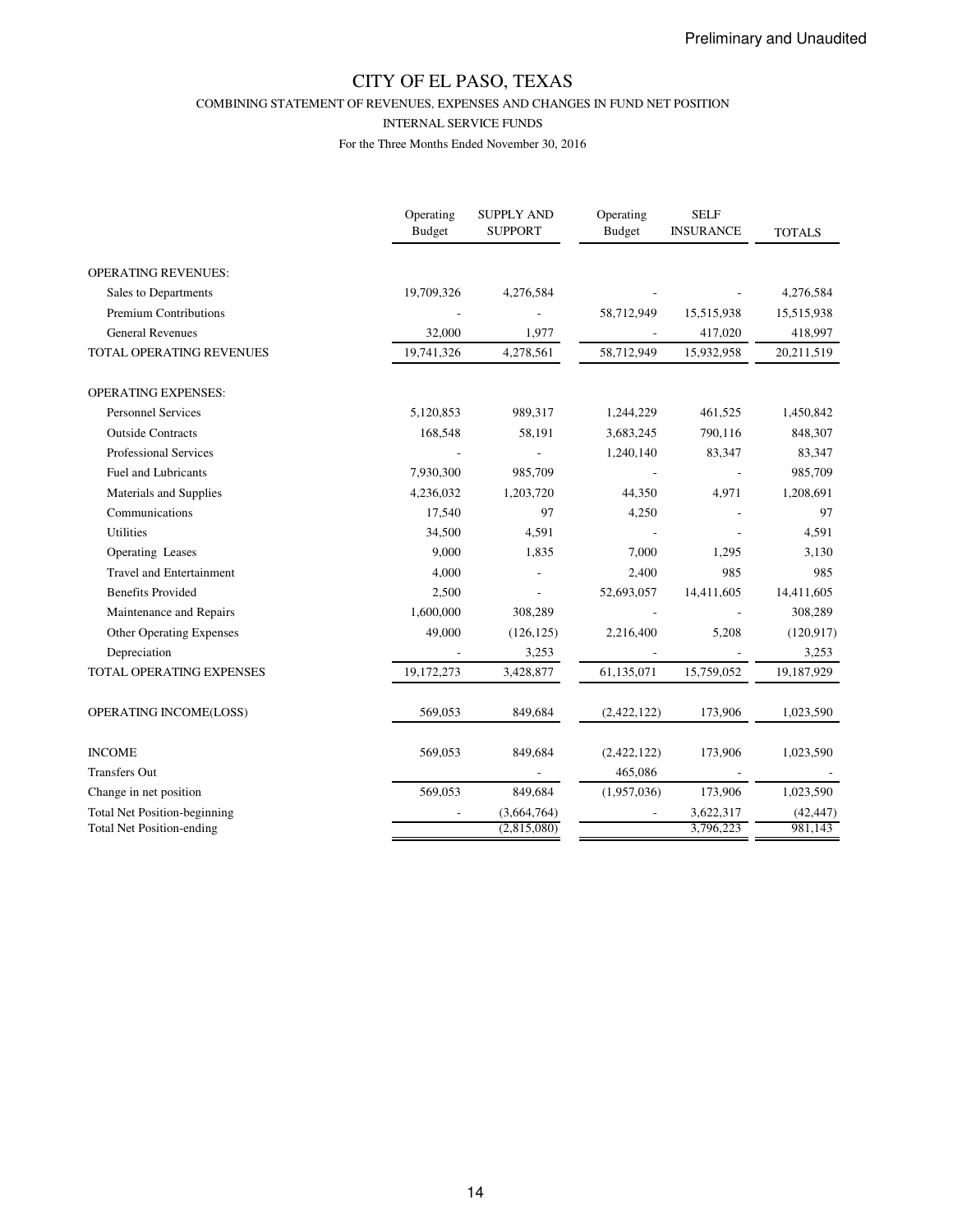### COMBINING STATEMENT OF CASH FLOWS

INTERNAL SERVICE FUNDS

|                                                                        | <b>SUPPLY AND</b><br><b>SUPPORT</b> | <b>SELF</b><br><b>INSURANCE</b> | <b>TOTALS</b>  |
|------------------------------------------------------------------------|-------------------------------------|---------------------------------|----------------|
|                                                                        |                                     |                                 |                |
| <b>CASH FLOWS FROM OPERATING ACTIVITIES</b><br>Receipts from customers | 4,285,236                           | 15,933,332                      | 20,218,568     |
| Payments to suppliers                                                  | (2,889,865)                         | (16,602,759)                    | (19, 492, 624) |
| Payments to employees                                                  | (1,191,773)                         | (474, 638)                      | (1,666,411)    |
| Proceeds (to) from other funds                                         |                                     |                                 |                |
| Net cash provided (used) by operating activities                       | 203,598                             | (1,144,065)                     | (940, 467)     |
| <b>CASH FLOWS FROM CAPITAL AND</b>                                     |                                     |                                 |                |
| <b>RELATED FINANCING ACTIVITIES</b>                                    |                                     |                                 |                |
| Proceeds from capital debt                                             |                                     |                                 |                |
| Purchases of capital assets                                            |                                     |                                 |                |
| Principal paid on capital debt                                         |                                     |                                 |                |
| Interest paid on capital debt                                          |                                     |                                 |                |
| Other receipts (payments)                                              |                                     |                                 |                |
| Net cash (used) by capital and related                                 |                                     |                                 |                |
| financing activities                                                   |                                     |                                 |                |
| <b>CASH FLOWS FROM INVESTING ACTIVITIES</b>                            |                                     |                                 |                |
| Proceeds from sales and maturities of investments                      |                                     |                                 |                |
| Purchases of Investments                                               |                                     |                                 |                |
| Interest                                                               |                                     |                                 |                |
| Net cash provided by investing activities                              |                                     |                                 |                |
| Net increase in cash and cash equivalents                              | 203,598                             | (1,144,065)                     | (940, 467)     |
| Balances - beginning of the year                                       | 709,274                             | 21,065,525                      | 21,774,799     |
| Balances - end of the year                                             | 912,872                             | 19,921,460                      | 20,834,332     |
| Reconciliation of operating income to net cash                         |                                     |                                 |                |
| provided (used) by operating activities:                               |                                     |                                 |                |
| Operating income                                                       | 849,684                             | 173,906                         | 1,023,590      |
| Adjustments to reconcile operating income to net cash                  |                                     |                                 |                |
| provided by operating activities:                                      |                                     |                                 |                |
| Depreciation expense                                                   | 1,626                               |                                 | 1,626          |
| <b>Compensated Absences</b>                                            |                                     |                                 |                |
| Other Post Employment Benefits                                         | 16,826                              |                                 | 16.826         |
| Net Pension Obligation<br>Change in assets and liabilities:            | (147,767)                           | 4,893                           | (142, 874)     |
| Receivables, net                                                       | 6,675                               | 374                             | 7,049          |
| Inventories                                                            | (61, 121)                           |                                 | (61, 121)      |
| Other assets                                                           |                                     | (500, 001)                      | (500,001)      |
| Accounts and other payables                                            | (392, 437)                          | (209, 466)                      | (601, 903)     |
| Accrued expenses                                                       | (71, 515)                           | (613, 771)                      | (685, 286)     |
| Net cash provided (used) by operating activities                       | 201,971                             | (1, 144, 065)                   | (942,094)      |
|                                                                        |                                     |                                 |                |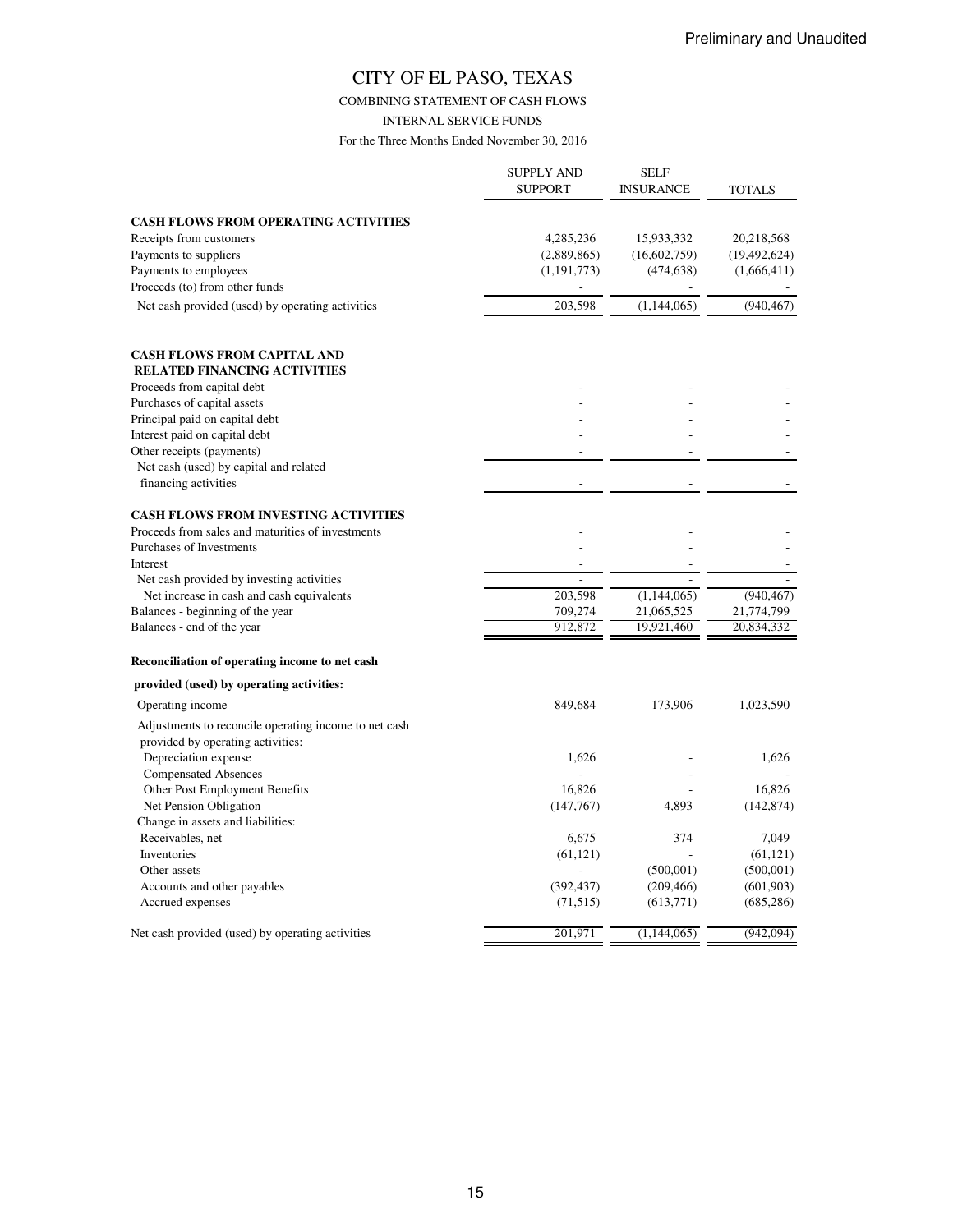COMBINING STATEMENT OF NET POSITION

PENSION TRUST FUNDS

November 30, 2016

|                                                       |                                            | El Paso Firemen and Policemen's<br>Pension Fund<br>(as of December 31, 2015) |                       |               |
|-------------------------------------------------------|--------------------------------------------|------------------------------------------------------------------------------|-----------------------|---------------|
|                                                       | El Paso City<br>Employees'<br>Pension Fund | <b>Firemen Division</b>                                                      | Policemen<br>Division | Total         |
| <b>ASSETS</b>                                         |                                            |                                                                              |                       |               |
| Cash and Cash Equivalents                             | 6,411,365                                  | 5,873,103                                                                    | 8,599,652             | 20,884,120    |
| Investments:                                          |                                            |                                                                              |                       |               |
| Mutual funds                                          | 21,254,906                                 |                                                                              |                       | 21,254,906    |
| Commingled funds                                      | 53,833,171                                 |                                                                              |                       | 53,833,171    |
| High-yield bond obligations                           | 47,826,591                                 |                                                                              |                       | 47,826,591    |
| Corporate stocks                                      | 102,495,709                                |                                                                              |                       | 102,495,709   |
| <b>Bank Collective Investment Funds</b>               | 186,488,037                                |                                                                              |                       | 186,488,037   |
| Private equities                                      | 64,341,689                                 | 20,750,461                                                                   | 30,419,852            | 115,512,002   |
| Real estate investment funds                          | 66,507,980                                 | 30,762,836                                                                   | 45,097,838            | 142,368,654   |
| <b>Fixed Income Securities</b>                        | 97,966,289                                 | 146,642,455                                                                  | 214,974,259           | 459,583,003   |
| <b>Domestic Equities</b>                              | 53,989,173                                 | 152,225,001                                                                  | 223,159,478           | 429,373,652   |
| <b>International Equities</b>                         |                                            | 148,253,477                                                                  | 217,337,286           | 365,590,763   |
| Invested securities lending collateral                |                                            | 40,674,517                                                                   | 59,628,208            | 100,302,725   |
| Receivables - Net of Allowances                       |                                            |                                                                              |                       |               |
| <b>Commission Credits Receivable</b>                  | 135,603                                    |                                                                              |                       | 135,603       |
| Due from Brokers For Securities Sold                  | 279,023                                    |                                                                              |                       | 279,023       |
| <b>Employer Contributions</b>                         | 658,355                                    | 151,364                                                                      | 197,060               | 1,006,779     |
| <b>Employee Contributions</b>                         | 417,549                                    | 128,491                                                                      | 152,064               | 698,104       |
| Accrued Interest and Dividends                        | 843,024                                    |                                                                              |                       | 843,024       |
| Other                                                 |                                            | 85                                                                           | 86                    | 171           |
| Prepaid Items                                         | 22,895                                     |                                                                              |                       | 22,895        |
| Capital Assets:                                       |                                            |                                                                              |                       |               |
| Buildings, Improvements & Equipment, Net              | 750,345                                    | 976,656                                                                      | 976,655               | 2,703,656     |
| <b>TOTAL ASSETS</b>                                   | 704,221,704                                | 546,438,446                                                                  | 800, 542, 438         | 2,051,202,588 |
| <b>LIABILITIES</b>                                    |                                            |                                                                              |                       |               |
| Accounts Payable                                      | 2,653,151                                  | 40,674,517                                                                   | 59,628,208            | 102,955,876   |
| <b>Accrued Payroll</b>                                | 1,044,781                                  | 554,304                                                                      | 745,269               | 2,344,354     |
| <b>Unearned Revenue - Commission Credits</b>          | 135,603                                    |                                                                              |                       | 135,603       |
| <b>TOTAL LIABILITIES</b>                              | 3,833,535                                  | 41,228,821                                                                   | 60,373,477            | 105,435,833   |
| <b>NET POSITION:</b>                                  |                                            |                                                                              |                       |               |
| Held in Trust for Pension Benefits and Other Purposes | 700,388,169                                | 505,209,625                                                                  | 740,168,961           | 1,945,766,755 |